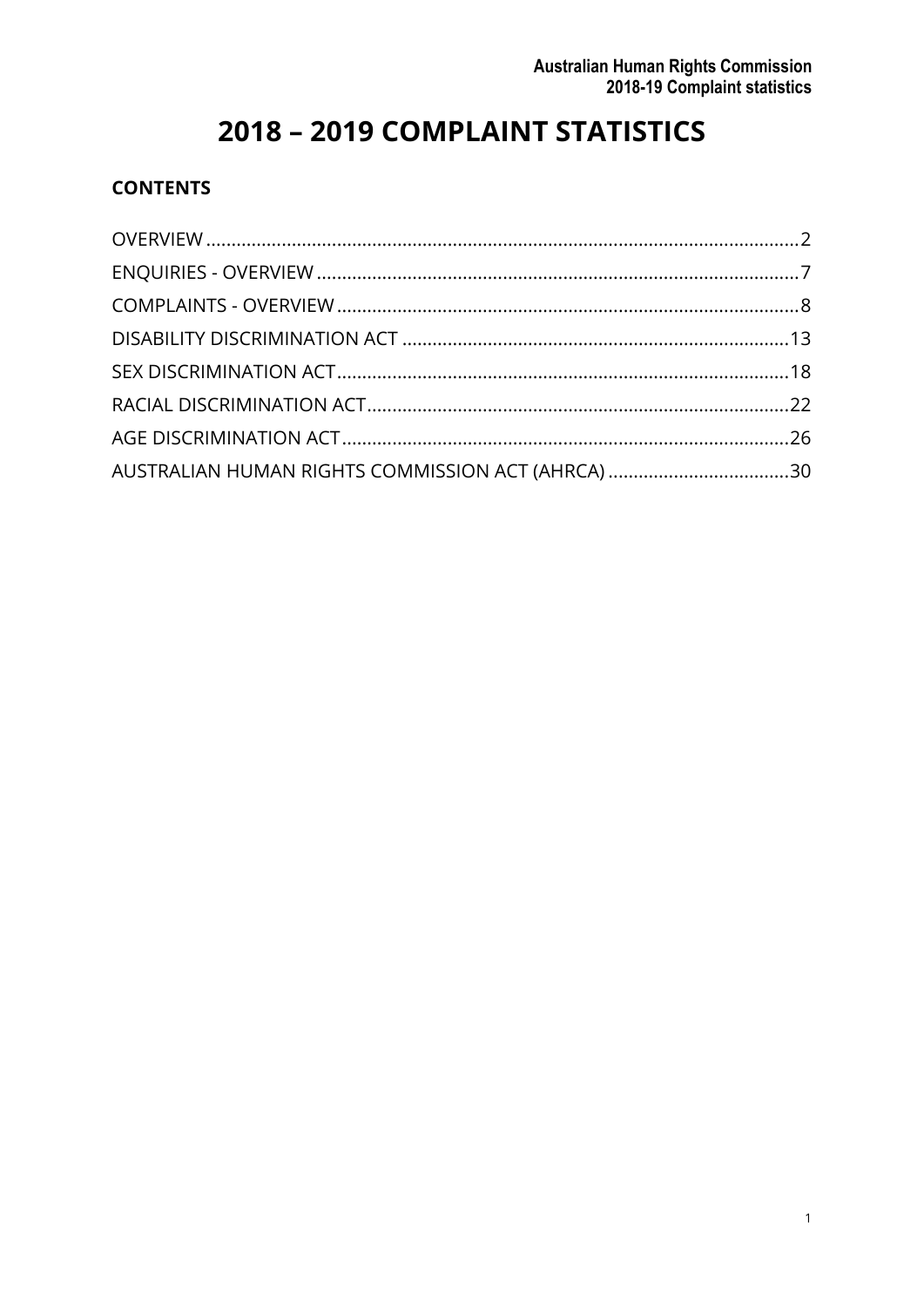# <span id="page-1-0"></span>**OVERVIEW**

#### **Enquiries and complaints received**

In 2018-19, the Commission received 13,989 enquiries. The majority of enquiries (53%) were received via the Commission's National Information Hotline. The main issues raised by enquirers in this reporting year related to:

- disability discrimination (22%)
- discrimination on grounds covered by the Sex Discrimination Act (12%)
- general employment matters including harassment and bullying (12%)
- racial discrimination including racial hatred (9%)
- human rights related issues including immigration and immigration detention (5%)

In 2018-19 the Commission received 2,037 complaints. One complaint may raise a number of grounds and areas of discrimination and be against one or more respondents. If the Commission counted complaints by respondents, the number of complaints received in 2018-19 would increase to 2,665. If the Commission counted complaints received by grounds and areas of discrimination, the number of complaints received would increase to 4,354 and 2,486 respectively.

Consistent with previous years, the main areas of public life raised by complaints were employment and the provision of goods, services and facilities.

In 2018-19:

- 44% of complaints were lodged under the Disability Discrimination Act
- 25% of complaints were lodged under the Sex Discrimination Act
- 16% of complaints were lodged under the Racial Discrimination Act
- 7% of complaints were lodged under the Age Discrimination Act
- 8% of complaints were lodged under the Australian Human Rights Commission Act

In terms of employment, this made up:

- 36% of complaints under the Disability Discrimination Act
- 73% of complaints under the Sex Discrimination Act
- 35% of complaints under the Racial Discrimination Act
- 61% of complaints under the Age Discrimination Act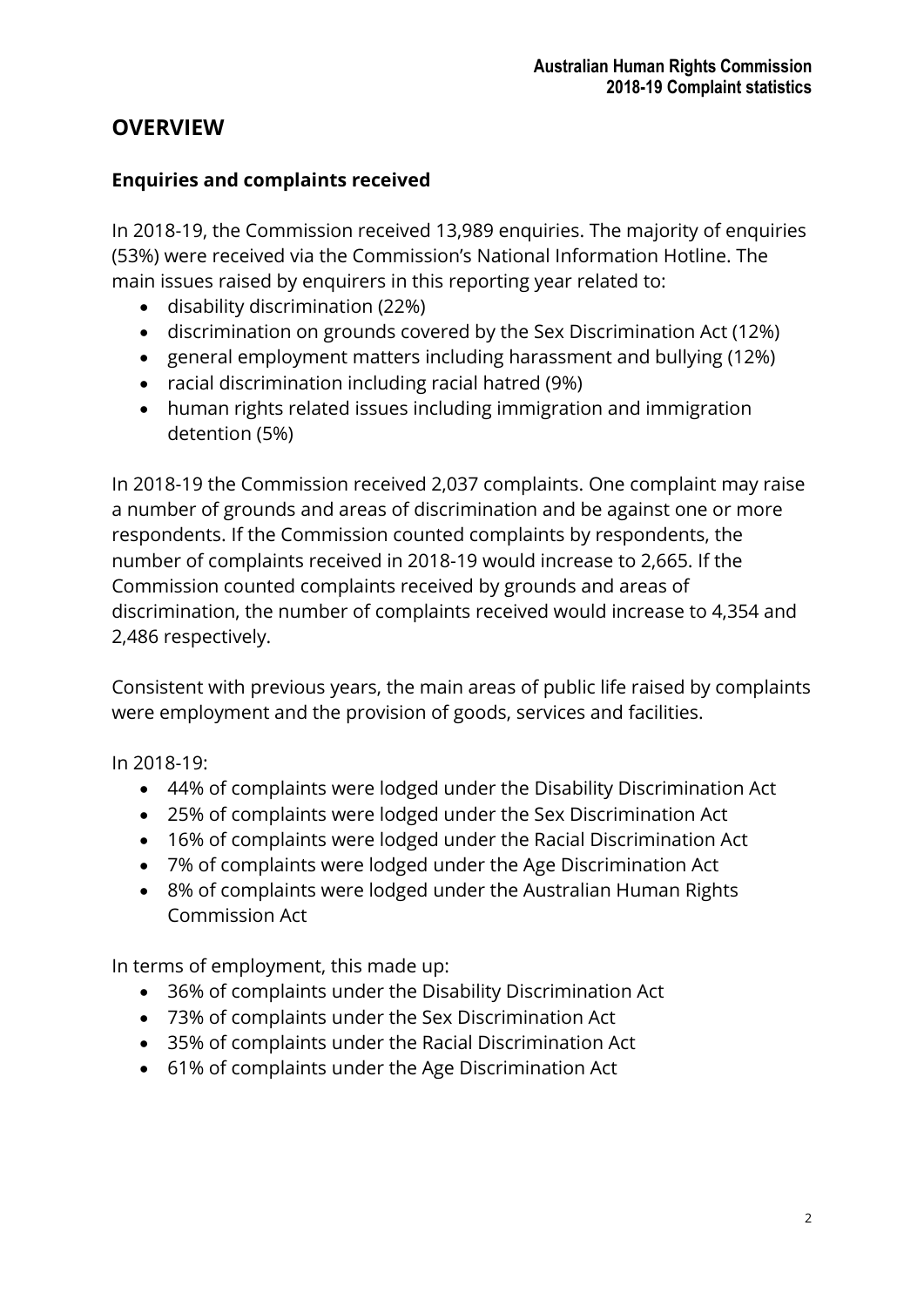In terms of goods and services, this made up:

- 47% of complaints under the Disability Discrimination Act
- 23% of complaints under the Sex Discrimination Act
- 38% of complaints under the Racial Discrimination Act
- 38% of complaints under the Age Discrimination Act

### **Outcomes of complaints**

The Commission finalised 2,202 complaints during 2018-19. The Commission conducted approximately 1,396 conciliation processes of which 1010 complaints (72%) were successfully resolved. This represents successful dispute resolution for more than 2,020 people and organisations involved in complaints before the Commission.

Information on the outcomes of conciliated complaints under federal antidiscrimination law indicates that 30% of outcomes included terms which will have benefits for people beyond the individual complainant. For example, agreements to introduce anti-discrimination policies and provide antidiscrimination training in workplaces and agreements to undertake modifications to buildings and services to address potential discriminatory factors.

Commission survey data also highlights the educative effect of the Commission's complaint process. For example, in relation to conciliated complaints, 80% of surveyed participants indicated that involvement in the complaint process had assisted them to better understand their rights and responsibilities under federal human rights and anti-discrimination law.

Data provided to the Commission indicates that in 2018-19, 2% of finalised complaints regarding unlawful discrimination proceeded to court.

# **Finalisation of complaints without inquiry**

Upon receipt and acceptance of a complaint, the President (or her delegate) must consider whether a complaint should be terminated without inquiry, having regard to the grounds of termination in section 46PH of the *Australian Human Rights Commission Act 1986* Cth *(*AHRCA).

In the 2018-19 reporting year, of the 2,037 complaints received by the Commission, 111 (5.4% of total complaints received) were assessed as potentially being appropriate for pre-inquiry termination under subsection 46PF(1) of the AHRCA.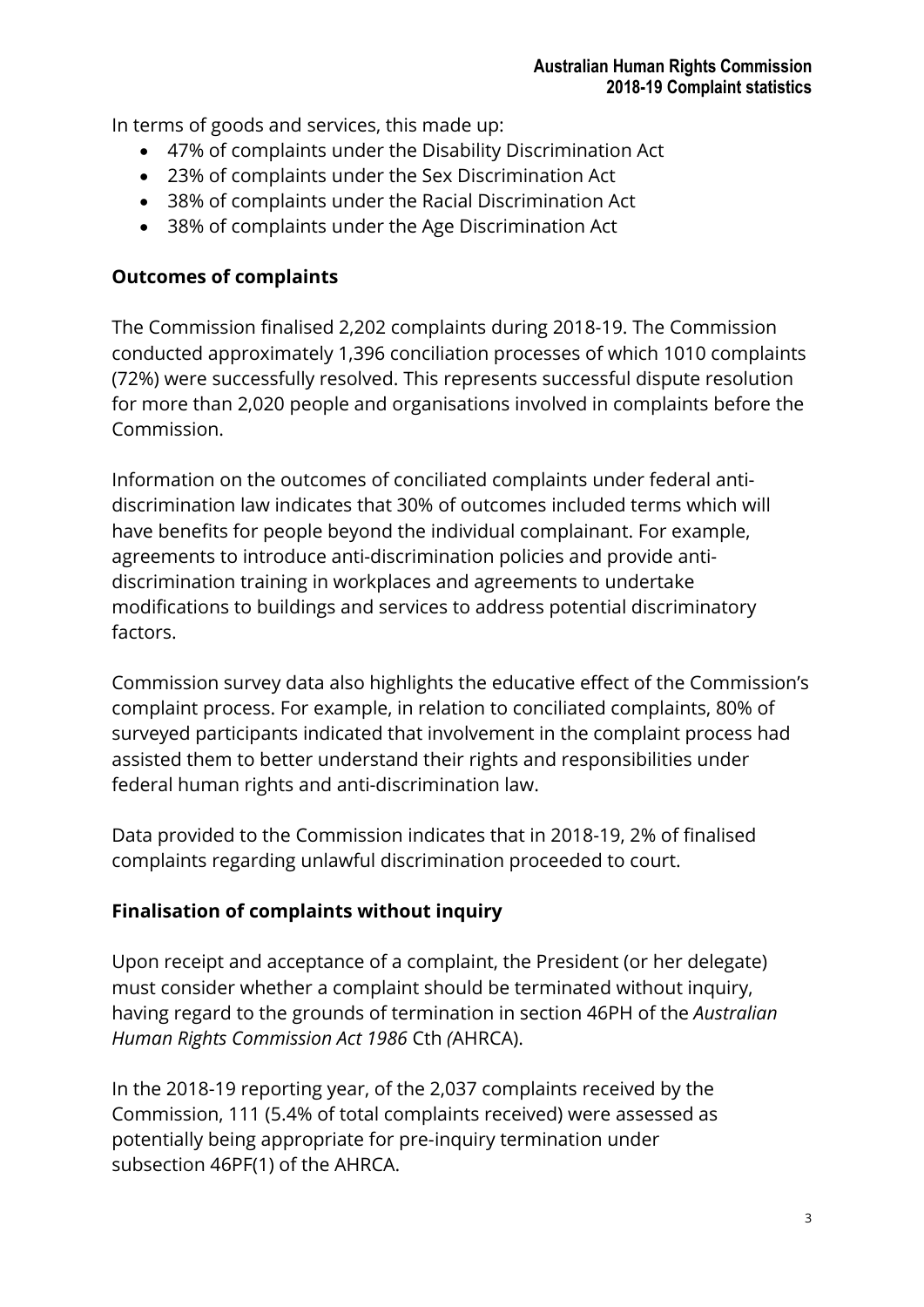These constituted:

- 44 complaints under the Disability Discrimination Act
- 31 complaints under the Sex Discrimination Act
- 27 complaints under the Racial Discrimination Act
- 9 complaints under the Age Discrimination Act

In the 2018-19 reporting year, 106 complaints assessed as appropriate for preinquiry termination were finalised. Of the finalised complaints, 63 were terminated under section 46PH of the AHRCA. The remaining 43 complaints were finalised on a number of different grounds including being withdrawn, finalised on the basis that the President's delegate was satisfied that the complainant no longer wished to proceed with the complaint, resolved or administratively closed.

### **Timeliness of the complaint process**

In 2018-19, the average complain handling timeframe was approximately 4.3 months. A breakdown by periods indicates that of the 2,202 complaints finalised in 2018-19, 36% were finalised within 3 months, 77% were finalised within 6 months, 93% were finalised within 9 months and 98% were finalised within 12 months.

### **Demographic data**

Information on the geographical location and national origin of complainants is provided in the Tables 8, 11 and 12.

The available demographic data indicates that in 2018-19:

- 48% of complaints were lodged by individual females
- 46% of complaints were lodged by individual males
- 6% of complaints were lodged by other categories (other categories include intersex, sex not specified, joint/multiple complainants, organisations and unknown).

When asked about a referral source, 28% of complainants reported that they knew about the Commission prior to lodging their complaint. The other main identified referral sources were private lawyers (12%), family members (9%), the internet (5%), community legal centres (3%), and specialist advocacy agencies such as advocacy agencies for people with disabilities, women, migrants or Aboriginal and Torres Strait Islander peoples (3%).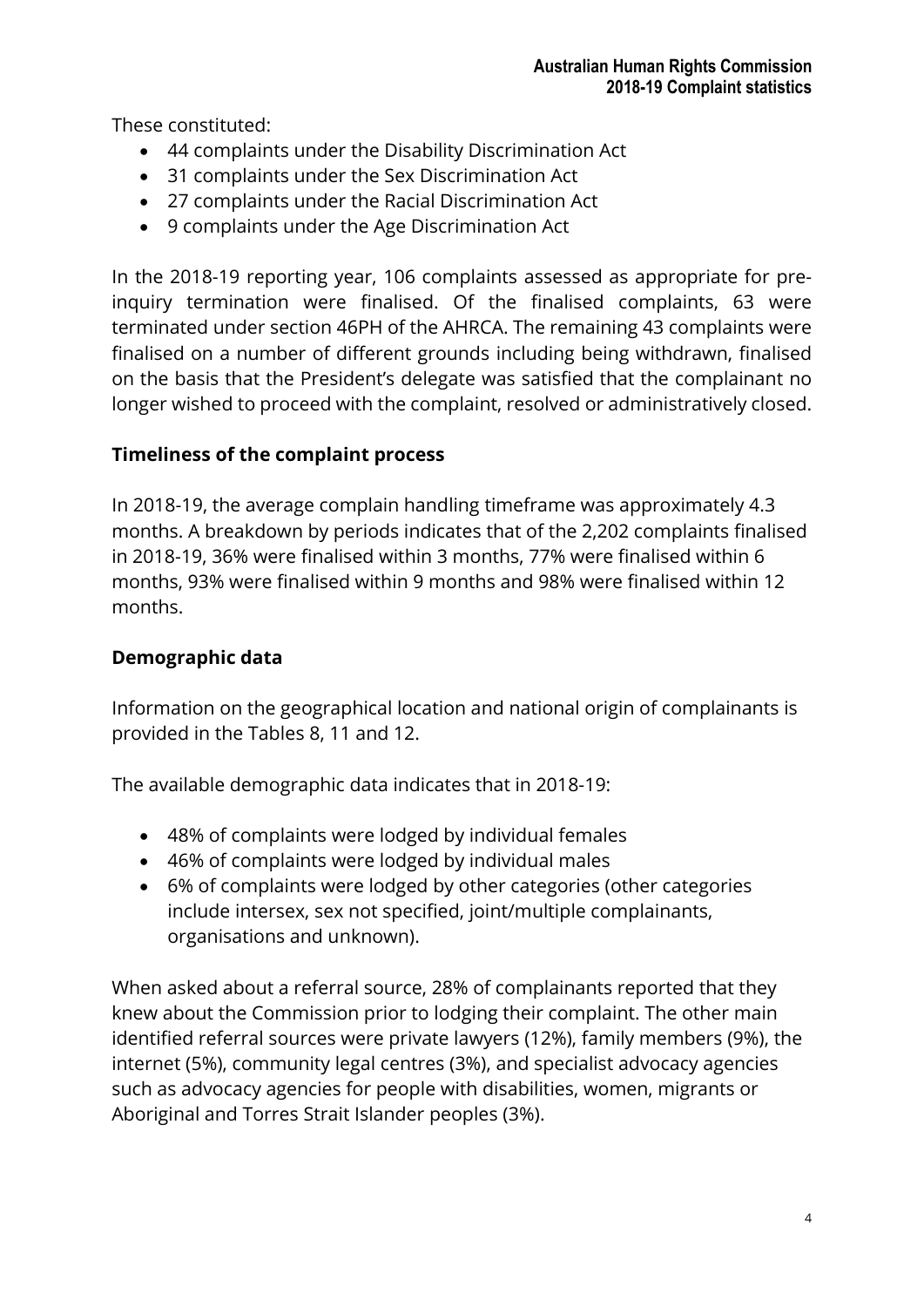Where an income source was identified, a majority of complainants (67%) indicated that their main source of income at the time of the alleged act was from a form of employment. Of the complainants who identified a form of employment as their income source, 77% indicated they were in full or part-time permanent employment, 19% were engaged in casual, contract or outwork and 4% were self-employed.

Approximately 35% of complainants said they were represented during the complaint process. Of the represented complainants, 42% said they were represented by privately funded solicitors. Other identified forms of representation were family members or friends (33%), community legal centres, including Aboriginal or disability legal services (12%), other advocacy groups such as working women's centres or disability advocacy services (10%) and trade unions or professional associations (2%).

In 2018-19, the main respondent organisation categories were private enterprise (55%), State departments/statutory authorities (13%) and Commonwealth departments/statutory authorities (10%). These are consistently the main respondent organisation categories.

#### **Satisfaction with the complaint service**

We seek feedback on aspects of the service from people lodging complaints (complainants) and people responding to complaints (respondents). The survey can be completed online or in other formats. Feedback is sought regardless of the outcome of the complaint and includes feedback from parties where the complaint was terminated, withdrawn or discontinued.

In 2018-19, 260 complainants and 230 respondents agreed to participate in the survey. Details of survey feedback is provided below.

- 94% of participants (90% of complainants and 98% of respondents) reported that they were satisfied with the service provided and 71% of complainants and 79% of respondents rated the service as 'very good' or 'excellent'. Where complaints were conciliated, these figures increased with 98% of participants reporting they were satisfied with the service and 83% rating the service as 'very good 'or 'excellent'.
- 95.5% of participants (94% of complainants and 97% of respondents) felt that Commission staff explained things in a way that was easy for them to understand.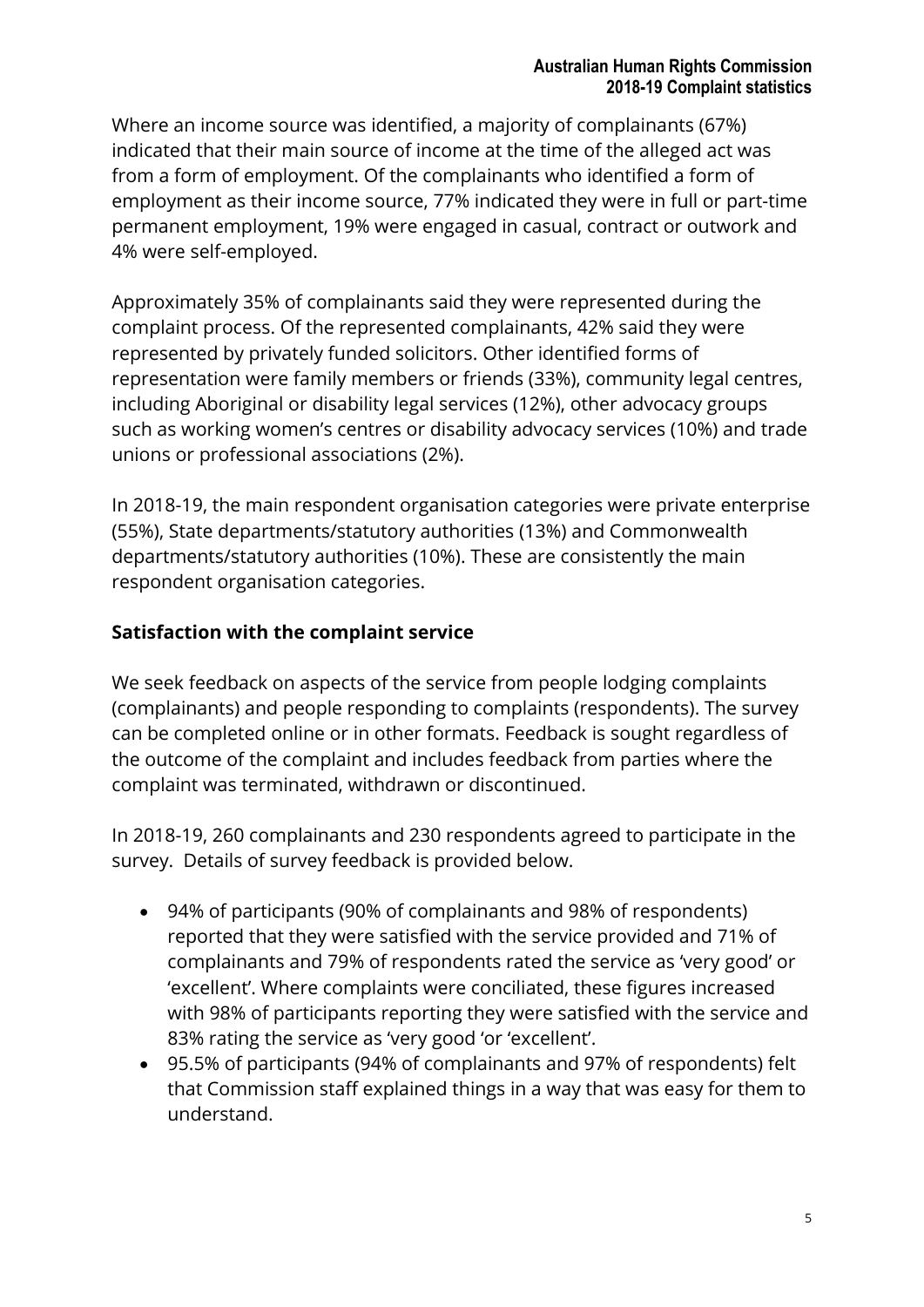- 96% of participants (93% of complainants and 98% of respondents) felt that forms and correspondence from the Commission were easy to understand.
- 76% of participants (70% of complainants and 83% of respondents) felt that the Commission dealt with the complaint in a timely manner.
- 90% of participants (83% of complainants and 97% of respondents) felt they were treated fairly.

Our Charter of Service provides an avenue through which complainants and respondents can understand the nature and standard of service they can expect, as well as contribute to continual improvement of our service. All complainants are provided with a copy of the Charter when their complaint is accepted by the Commission. Respondents receive a copy when notified of a complaint. Our Charter of Service is available at

[http://www.humanrights.gov.au/complaints-charter-service.](http://www.humanrights.gov.au/complaints-charter-service)

In 2018-19 the Commission did not receive any complaint about its service under the complaint process provided in the Charter.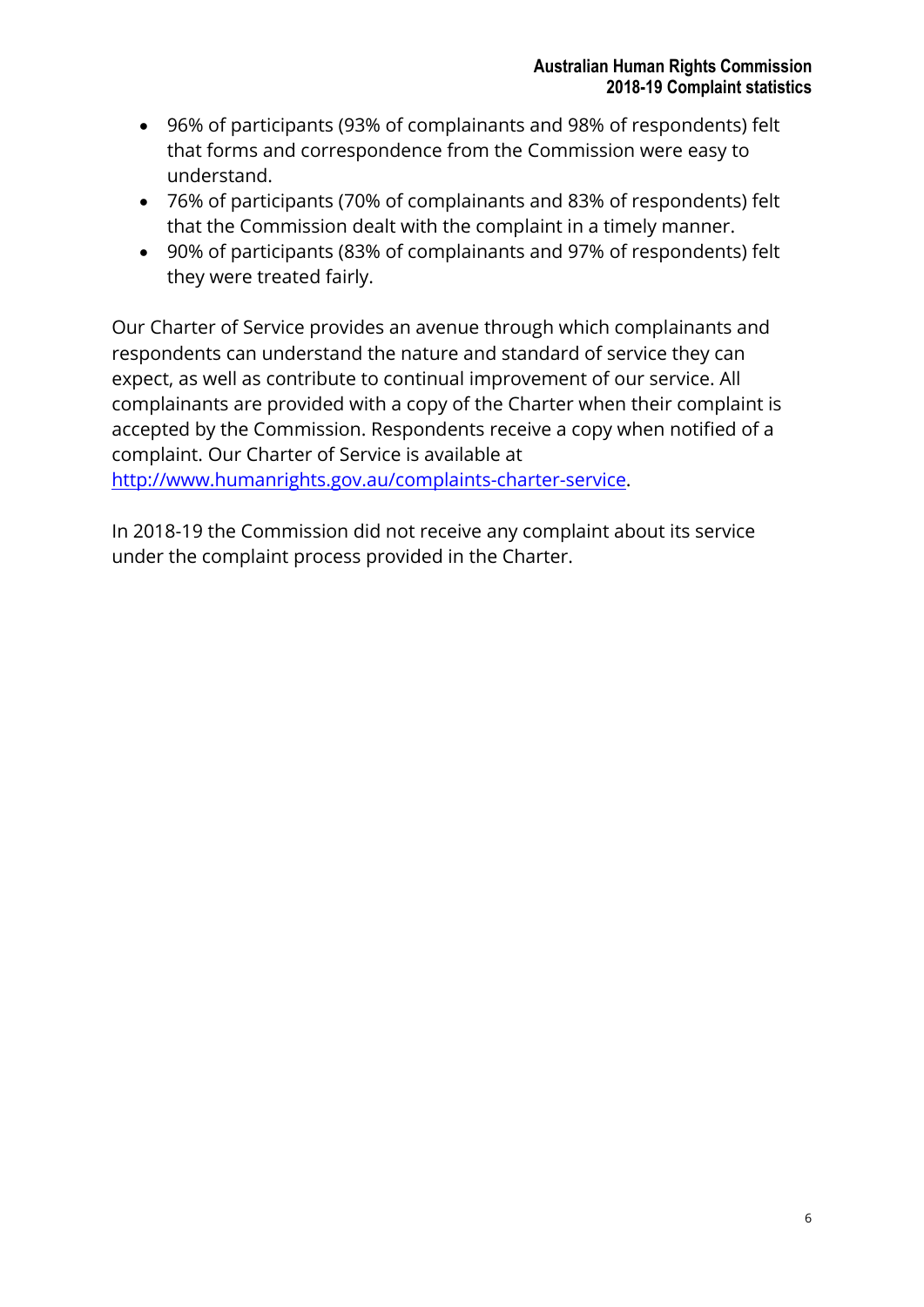# <span id="page-6-0"></span>**ENQUIRIES - OVERVIEW**

### **Table 1: Website enquiries**

| <b>Webpage views</b> | 235,515 |
|----------------------|---------|
|                      |         |

#### **Table 2: Enquiries received by mode of contact**

| <b>Enquiry type</b> | Number | Percentage |
|---------------------|--------|------------|
| Telephone           | 7,438  | 53%        |
| Written             | 6,413  | 46%        |
| In-person           | 125    | < 1%       |
| <b>TTY/NRS</b>      | 13     | $< 1\%$    |
| <b>Total</b>        | 13,989 |            |

# **Table 3: Enquiries received by State/Territory of enquirer**

| <b>State of origin</b>              | <b>Number</b> | Percentage |
|-------------------------------------|---------------|------------|
| <b>New South Wales</b>              | 3831          | 27%        |
| Victoria                            | 2132          | 15%        |
| South Australia                     | 683           | 5%         |
| Western Australia                   | 1073          | 8%         |
| Queensland                          | 1792          | 13%        |
| <b>Australian Capital Territory</b> | 293           | 2%         |
| Tasmania                            | 161           | 1%         |
| Northern Territory                  | 166           | 1%         |
| Unknown/overseas                    | 3858          | 28%        |
| <b>Total</b>                        | 13,989        |            |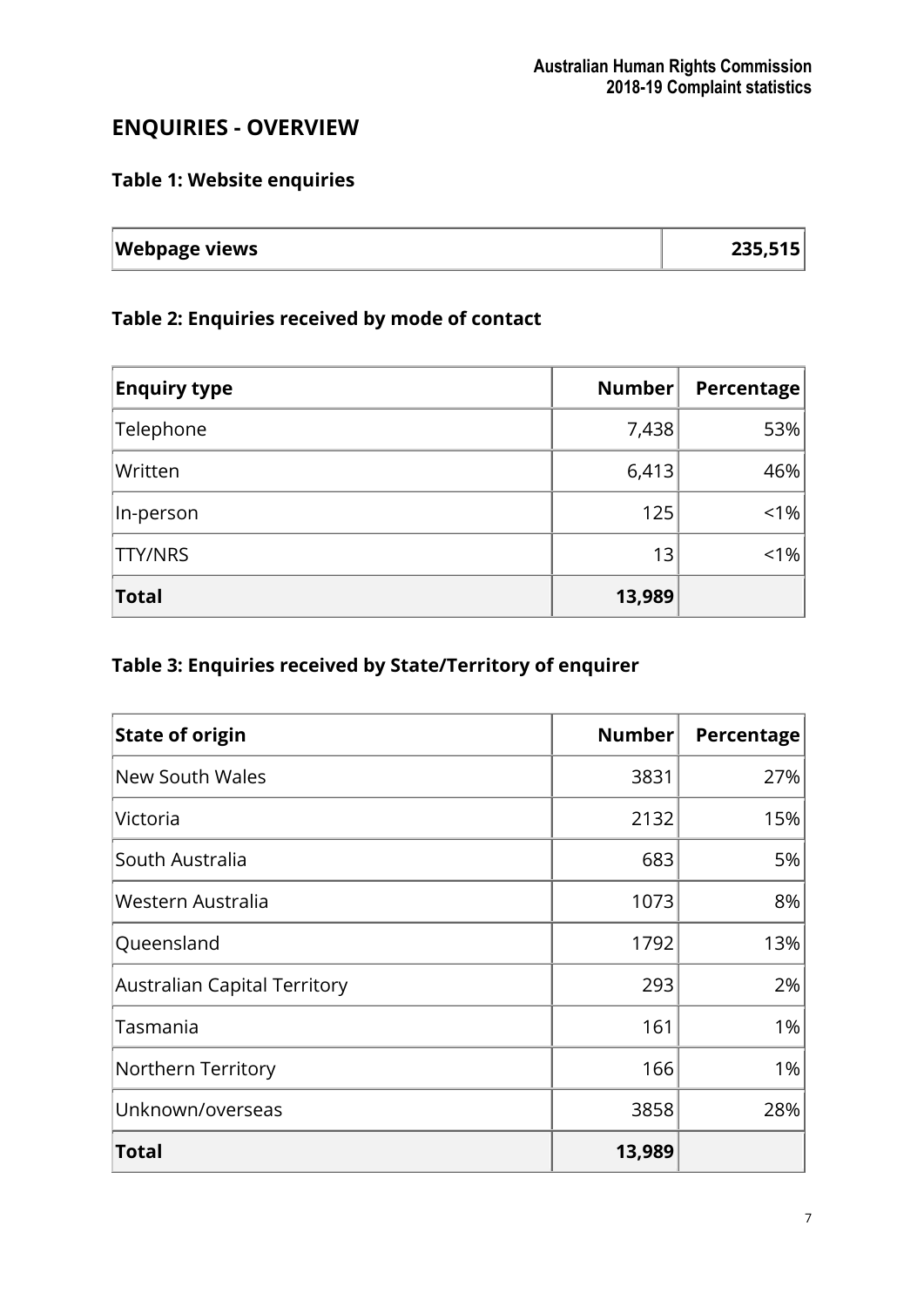# <span id="page-7-0"></span>**COMPLAINTS - OVERVIEW**

#### **Table 4: Complaints received in 2018-19**

| Counted by complaints*                                                  | 2,037 |
|-------------------------------------------------------------------------|-------|
| Counted by complainants (including co-complainants and on<br>behalf of) | 2,147 |
| Counted by respondents                                                  | 2,665 |
| Counted by grounds of discrimination raised in the complaint            | 4,354 |
| Counted by areas of discrimination raised in the complaint              | 2,486 |

\* The Commission counts complaints by complainants. Other State and Territory antidiscrimination bodies may count complaints by respondents and/or by grounds of discrimination and/or by areas of discrimination raised in a complaint.

#### **Table 5: Complaints received and finalised over the past five years**

|           | 2014-15 | 2015-16 | 2016-17 | 2017-18 | 2018-19 |
|-----------|---------|---------|---------|---------|---------|
| Received  | 2,388   | 2,013   | 1,939   | 2,046   | 2,037   |
| Finalised | 2,251   | 1,982   | 1,987   | 2,111   | 2,202   |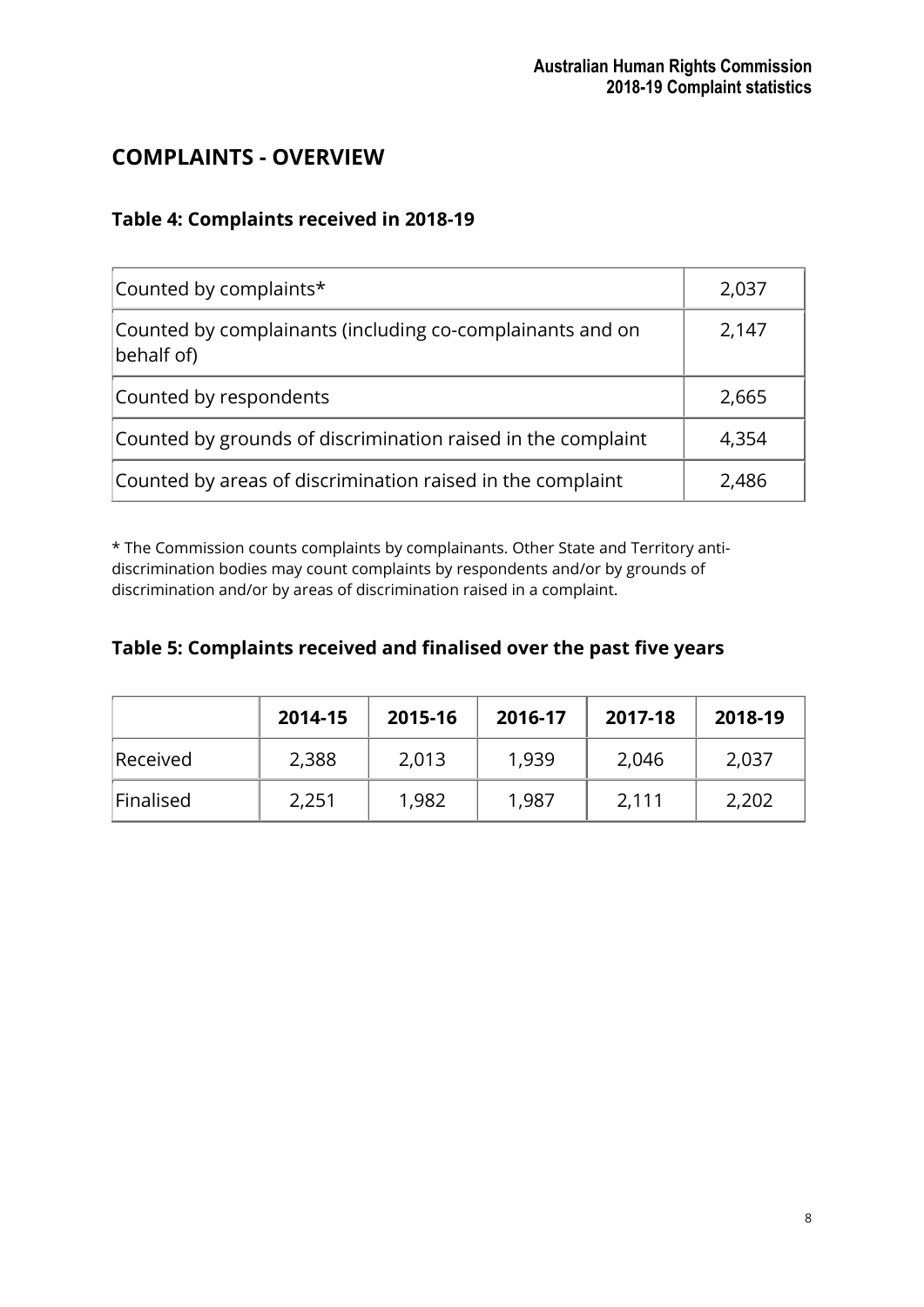|                                                     | 2014-15 | 2015-16 | 2016-17 | 2017-18 | 2018-19 |
|-----------------------------------------------------|---------|---------|---------|---------|---------|
| Terminated/declined                                 | 23%     | 19%     | 19%     | 21%     | 24%     |
| Conciliated                                         | 51%     | 52%     | 45%     | 47%     | 47%     |
| Withdrawn*                                          | 16%     | 17%     | 18%     | 14%     | 10%     |
| Discontinued**                                      | 9%      | 9%      | 15%     | 18%     | 18%     |
| Referred for<br>potential reporting<br>(AHRCA only) | 1%      | 3%      | 3%      | $< 1\%$ | $< 1\%$ |

#### **Table 6: Outcomes of finalised complaints over the past five years**

\* This category includes where a complainant withdraws due to personal circumstances or where they decide not to proceed after reviewing information from the respondent or being provided with information about the law and/or a preliminary assessment of the complaint.

\* \* A complaint may be discontinued where a complainant does not respond to the Commission's attempts to contact them. This may occur after they have received information from the respondent or been provided with information and/or a preliminary assessment of the complaint.

#### **Table 7: Complaints resolved by conciliation over the past five years**

|                                        | 2014-15 | 2015-16 | 2016-17 | 2017-18 | 2018-19 |
|----------------------------------------|---------|---------|---------|---------|---------|
| Complaints<br>successfully<br>resolved | 72%     | 76%     | 75%     | 74%     | 72%     |
| Complaints unable<br>to be resolved    | 28%     | 24%     | 25%     | 26%     | 28%     |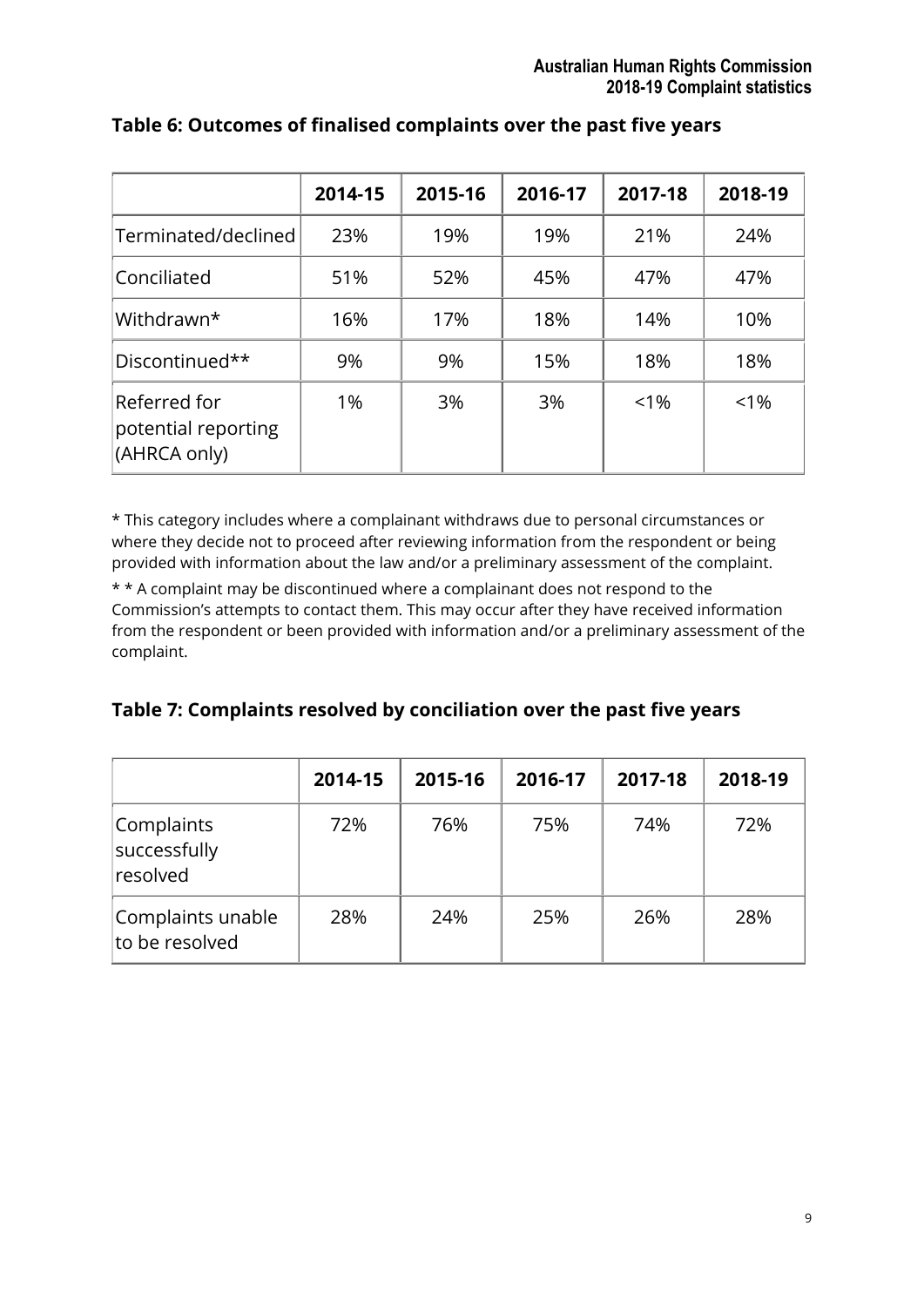| <b>State of origin</b>              | Number | Percentage |
|-------------------------------------|--------|------------|
| <b>New South Wales</b>              | 712    | 35%        |
| Victoria                            | 470    | 23%        |
| South Australia                     | 137    | 7%         |
| Western Australia                   | 237    | 12%        |
| Queensland                          | 336    | 16%        |
| <b>Australian Capital Territory</b> | 66     | 3%         |
| Tasmania                            | 15     | 1%         |
| Northern Territory                  | 28     | 1%         |
| Unknown/overseas                    | 36     | 2%         |
| Total                               | 2,037  |            |

# **Table 8: Complaints received by State/Territory of complainant**

# **Table 9: Complaints received and finalised by Act**

| <b>Act</b>                                     | <b>Received</b> | <b>Finalised</b> |
|------------------------------------------------|-----------------|------------------|
| Disability Discrimination Act (DDA)            | 891             | 930              |
| Sex Discrimination Act (SDA)                   | 520             | 558              |
| Racial Discrimination Act (RDA)                | 332             | 371              |
| Age Discrimination Act (ADA)                   | 137             | 160              |
| Australian Human Rights Commission Act (AHRCA) | 157             | 183              |
| <b>Total</b>                                   | 2,037           | 2,202            |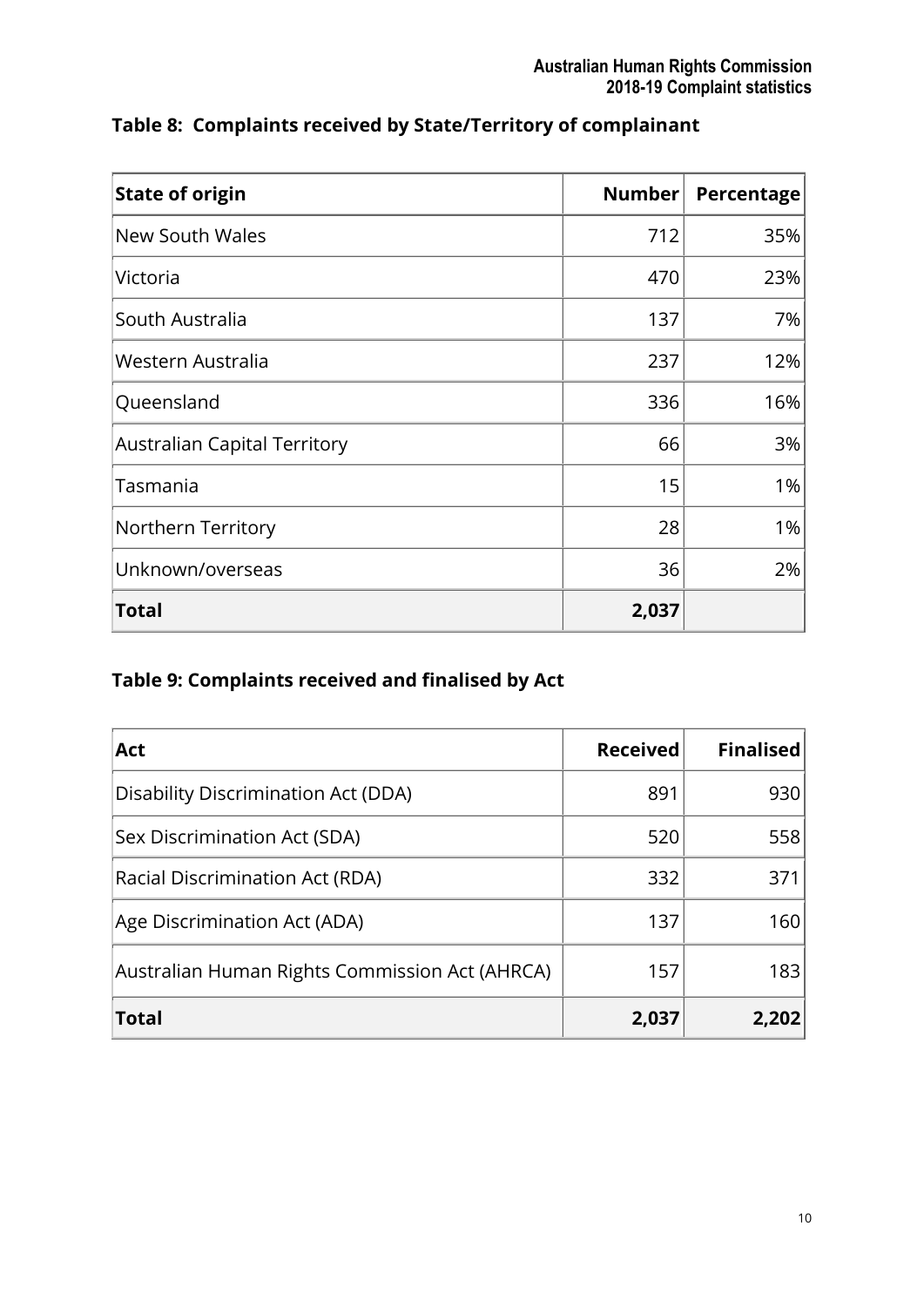### **Chart 1: Complaints received by Act**



| <b>Disability Discrimination Act</b>   | 44% |
|----------------------------------------|-----|
| <b>Sex Discrimination Act</b>          | 25% |
| <b>Racial Discrimination Act</b>       | 16% |
| Age Discrimination Act                 | 7%  |
| Australian Human Rights Commission Act | 8%  |

# **Table 10: Complaints received by Act over the past five years**

|                                                  | 2014-15 | 2015-16 | 2016-17 | 2017-18 | 2018-19 |
|--------------------------------------------------|---------|---------|---------|---------|---------|
| <b>Disability Discrimination Act</b>             | 740     | 750     | 755     | 869     | 891     |
| <b>Sex Discrimination Act</b>                    | 453     | 409     | 465     | 552     | 520     |
| <b>Racial Discrimination Act</b>                 | 561     | 429     | 409     | 290     | 332     |
| Age Discrimination Act                           | 149     | 152     | 154     | 172     | 137     |
| Australian Human Rights<br><b>Commission Act</b> | 485     | 273     | 156     | 163     | 157     |
| <b>Total</b>                                     | 2,388   | 2,013   | 1,939   | 2,046   | 2,037   |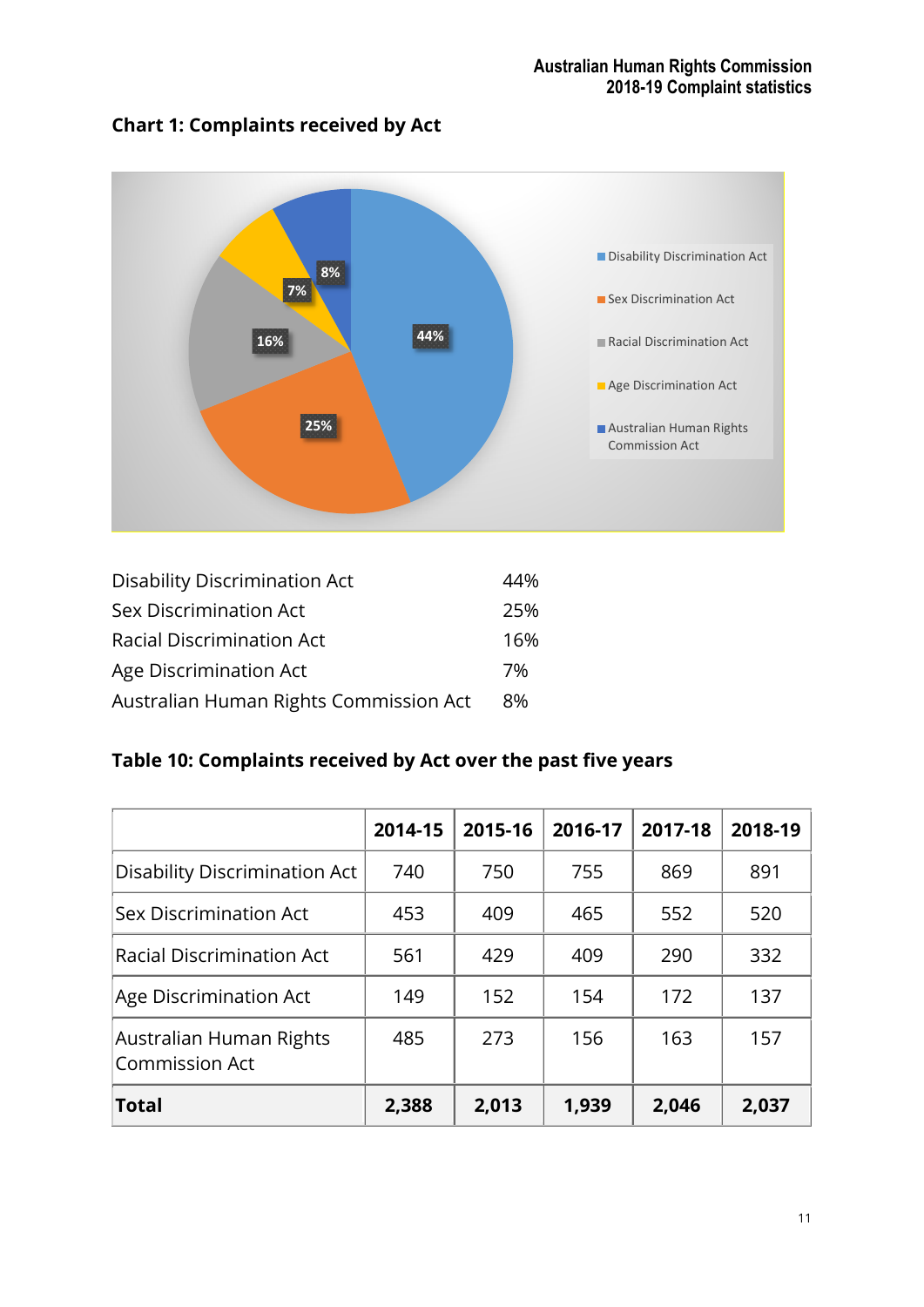|                              | <b>DDA</b><br>(%) | <b>SDA</b><br>(%) | <b>RDA</b><br>(%) | <b>ADA</b><br>(%) | <b>AHRCA</b><br>(%) | <b>Total</b><br>(%) |
|------------------------------|-------------------|-------------------|-------------------|-------------------|---------------------|---------------------|
| Born in Australia            | 29%               | 21%               | 27%               | 27%               | 15%                 | 25%                 |
| Born outside of<br>Australia | 9%                | 13%               | 61%               | 10%               | 25%                 | 20%                 |
| Unknown or<br>unspecified    | 62%               | 66%               | 12%               | 63%               | 60.5%               | 55%                 |

# **Table 11: Country of birth of complainants**

### **Table 12: Indigenous status of complainants**

|                               | <b>DDA</b><br>(%) | <b>SDA</b><br>(%) | <b>RDA</b><br>(%) | <b>ADA</b><br>(%) | <b>AHRCA</b><br>(%) | <b>Total</b><br>(%) |
|-------------------------------|-------------------|-------------------|-------------------|-------------------|---------------------|---------------------|
| Aboriginal                    | 2%                | 1%                | 21%               |                   | 4%                  | 5%                  |
| Torres Strait Islander        |                   |                   | $< 1\%$           |                   | $< 1\%$             | $< 1\%$             |
| Both of the above             | $< 1\%$           | $< 1\%$           | $< 1\%$           |                   |                     | $< 1\%$             |
| None of the above/<br>Unknown | 97.5%             | 98.5%             | 78%               | 100%              | 95.5%               | 95%                 |

# **Table 13: Time from receipt to finalisation for finalised complaints**

|                 | <b>DDA</b><br>(%) | <b>SDA</b><br>(%) | <b>RDA</b><br>(%) | <b>ADA</b><br>(%) | <b>AHRCA</b><br>(%) | $ $ Cumulative $ $<br>Total (%) |
|-----------------|-------------------|-------------------|-------------------|-------------------|---------------------|---------------------------------|
| $0 - 3$ months  | 34%               | 38%               | 44%               | 39%               | 28%                 | 36%                             |
| $0 - 6$ months  | 74%               | 80%               | 81%               | 82%               | 71%                 | 77%                             |
| $0 - 9$ months  | 93%               | 95%               | 94%               | 94%               | 88%                 | 93%                             |
| $0 - 12$ months | 98%               | 98%               | 98%               | 97.5%             | 93%                 | 97.5%                           |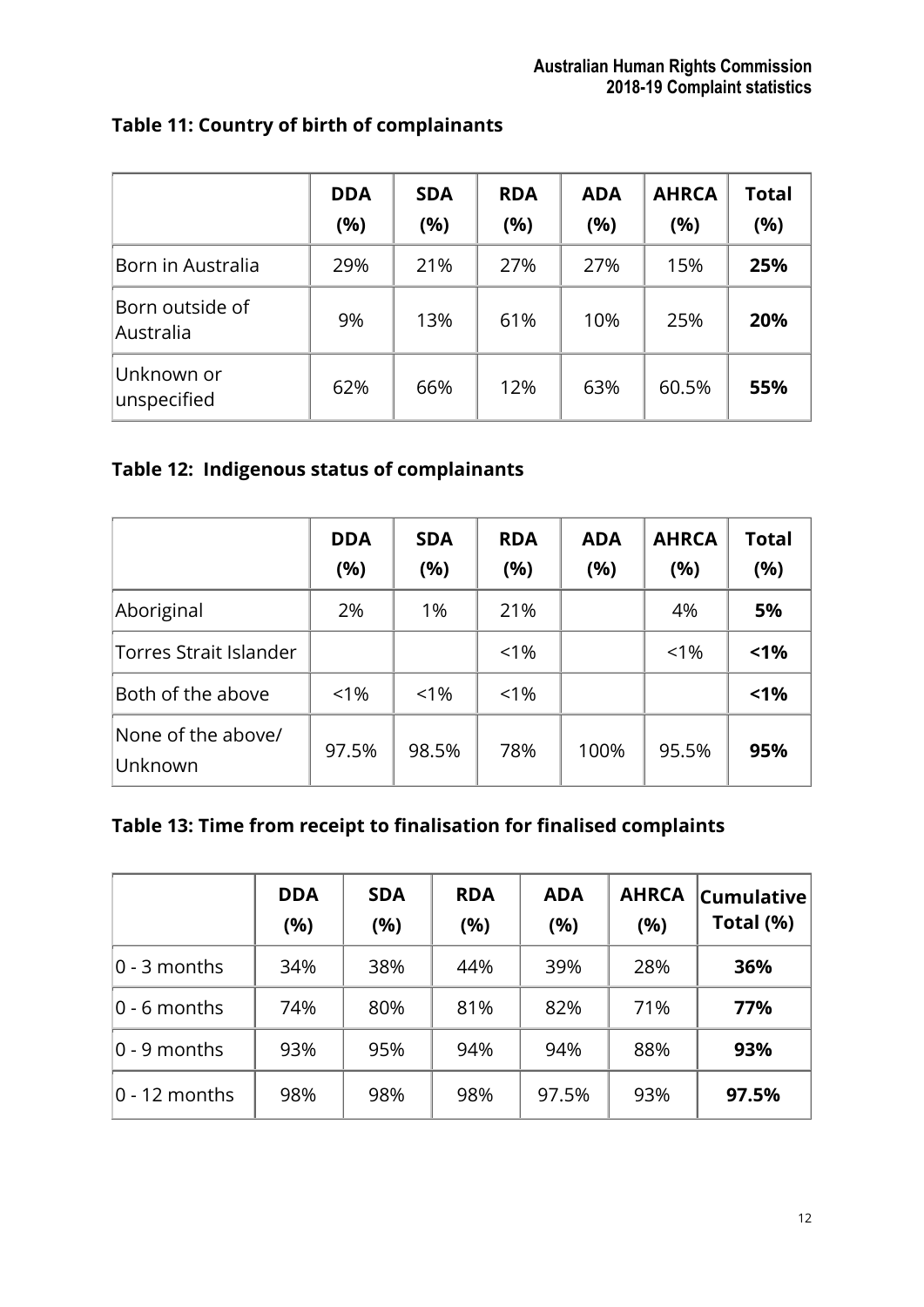# <span id="page-12-0"></span>**DISABILITY DISCRIMINATION ACT**

# **Table 14: Disability Discrimination Act – Complaints received and finalised**

| <b>Disability Discrimination Act</b> | <b>Total</b> |
|--------------------------------------|--------------|
| Received                             | 891          |
| Finalised                            | 930'         |

# **Table 15: Disability Discrimination Act – Nature of complainant's disability**

| <b>Disability Discrimination Act - Complainant's</b><br>disability * | <b>Number</b> | Percentage |
|----------------------------------------------------------------------|---------------|------------|
| Physical disability                                                  | 223           | 18%        |
| A mobility aid is used (e.g. walking frame or<br>wheelchair)         | 80            | 7%         |
| Assistance animal                                                    | 46            | 4%         |
| Carer/Associate                                                      | 12            | 1%         |
| Physical disfigurement                                               | 3             | $< 1\%$    |
| Presence in the body of organisms causing disease<br>(e.g. HIV/AIDS) | 4             | $< 1\%$    |
| Presence in the body of organisms causing disease<br>(other)         | 9             | $< 1\%$    |
| Mental health/psychosocial                                           | 393           | 32%        |
| Neurological disability (e.g. epilepsy)                              | 77            | 6%         |
| Intellectual disability                                              | 60            | 5%         |
| Learning disability                                                  | 53            | 4%         |
| Sensory disability (hearing impaired)                                | 31            | 2.5%       |
| Sensory disability (deaf)                                            | 17            | 1%         |
| Sensory disability (vision impaired)                                 | 34            | 3%         |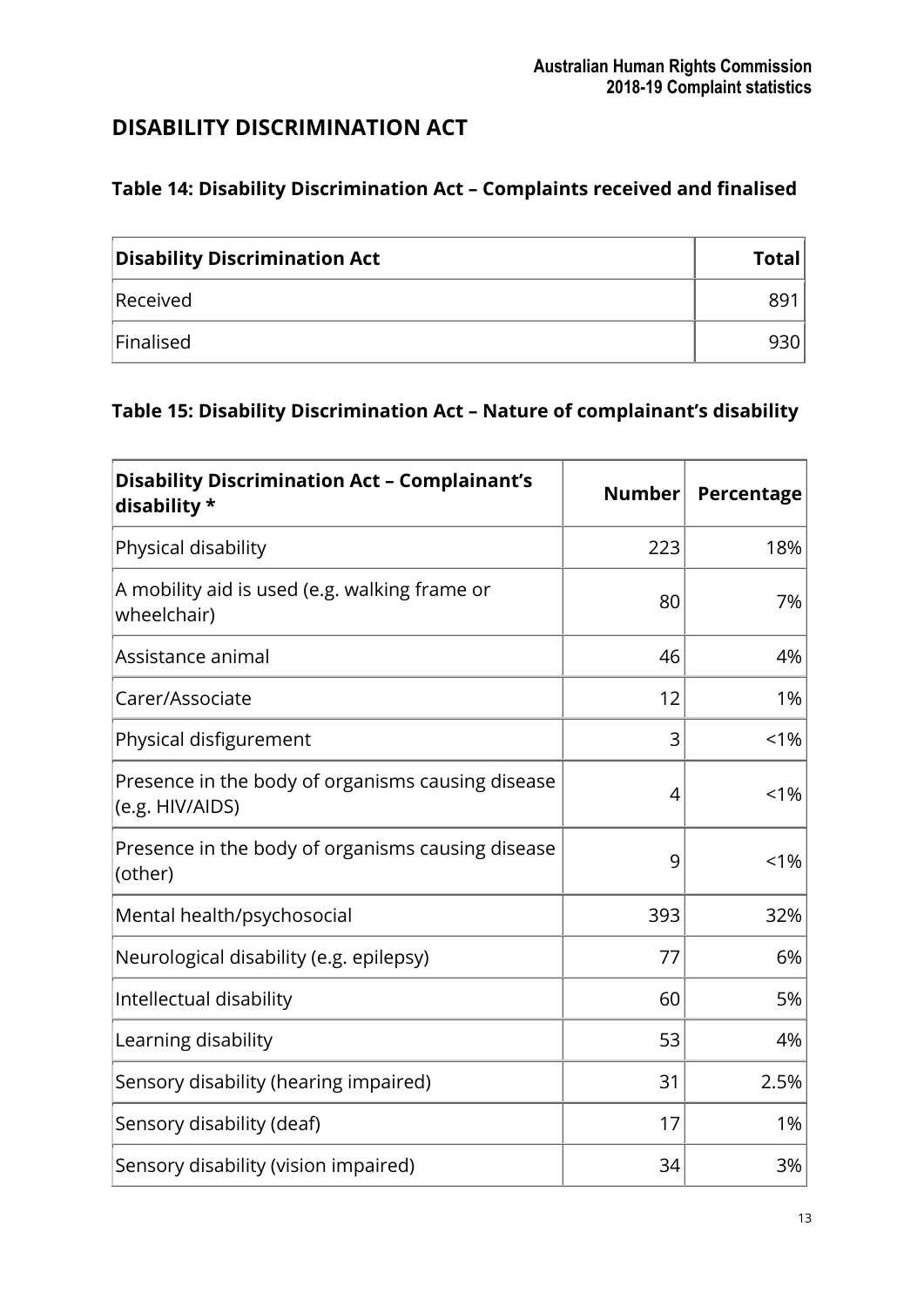| <b>Total</b>                      | 1221 |         |
|-----------------------------------|------|---------|
| Other                             |      | $< 1\%$ |
| Medical condition (e.g. diabetes) | 124  | 10%     |
| Work-related injury               | 16   | 1%      |
| Sensory disability (blind)        | 28   | 2%      |

\* One complainant may have multiple disabilities.

# **Table 16: Disability Discrimination Act – Complaints received by ground**

| Disability Discrimination Act - Grounds*                       | Number | Percentage |
|----------------------------------------------------------------|--------|------------|
| Disability of person(s) aggrieved                              | 1609   | 78%        |
| Associate                                                      | 70     | 3%         |
| Disability - person assisted by a trained animal               | 70     | 3%         |
| Disability - accompanied by a carer or assistant               | 2      | $< 1\%$    |
| Disability - aid                                               | 47     | 2%         |
| Harassment                                                     | 13     | $< 1\%$    |
| Victimisation                                                  | 67     | 3%         |
| Causes, instructs, induces, aids or permits an<br>unlawful act | 25     | 1%         |
| Incites unlawful act                                           |        |            |
| Advertisements                                                 |        |            |
| Unlawful to contravene disability standard                     | 162    | 8%         |
| <b>Total</b>                                                   | 2065   |            |

\* One complaint may raise multiple grounds and may include claims of both direct and indirect discrimination.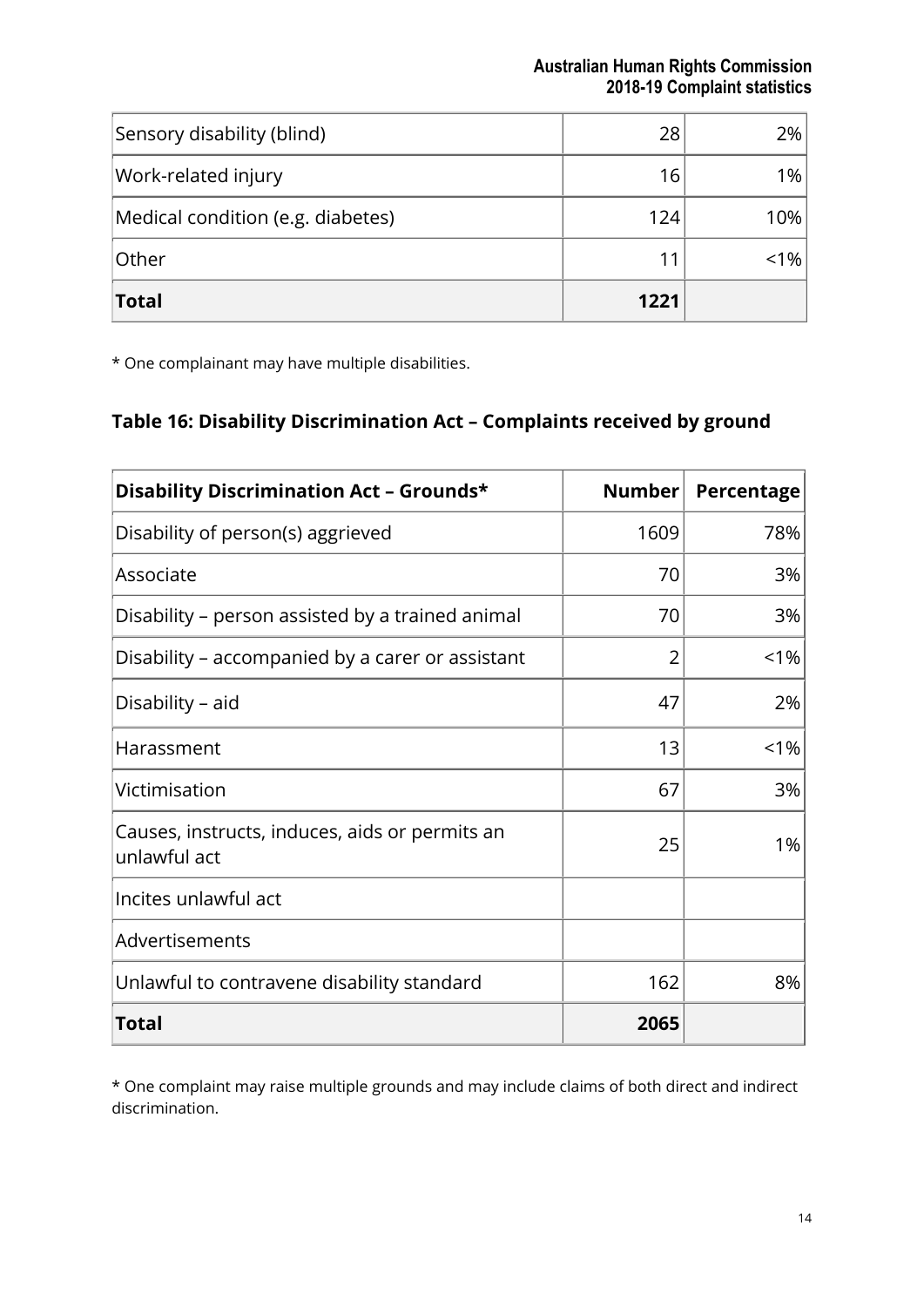| <b>Disability Discrimination Act - Areas*</b>       | <b>Number</b>  | Percentage |
|-----------------------------------------------------|----------------|------------|
| Employment                                          | 317            | 27%        |
| Goods, services and facilities                      | 417            | 35%        |
| Access to premises                                  | 69             | 6%         |
| Land                                                |                |            |
| Accommodation                                       | 38             | 3%         |
| Superannuation, insurance                           | 21             | 2%         |
| Education                                           | 155            | 13%        |
| Clubs, incorporated associations                    | 14             | 1%         |
| Administration of Commonwealth laws and<br>programs | 33             | 3%         |
| Sport                                               | $\overline{4}$ | $1\%$      |
| Requests for information                            | 1              | 1%         |
| Qualifying bodies                                   | 4              | $< 1\%$    |
| Registered organisations                            |                |            |
| Disability standards                                | 115            | 10%        |
| <b>Total</b>                                        | 1188           |            |

### **Table 17: Disability Discrimination Act – Complaints received by area**

\* One complaint may relate to more than one area.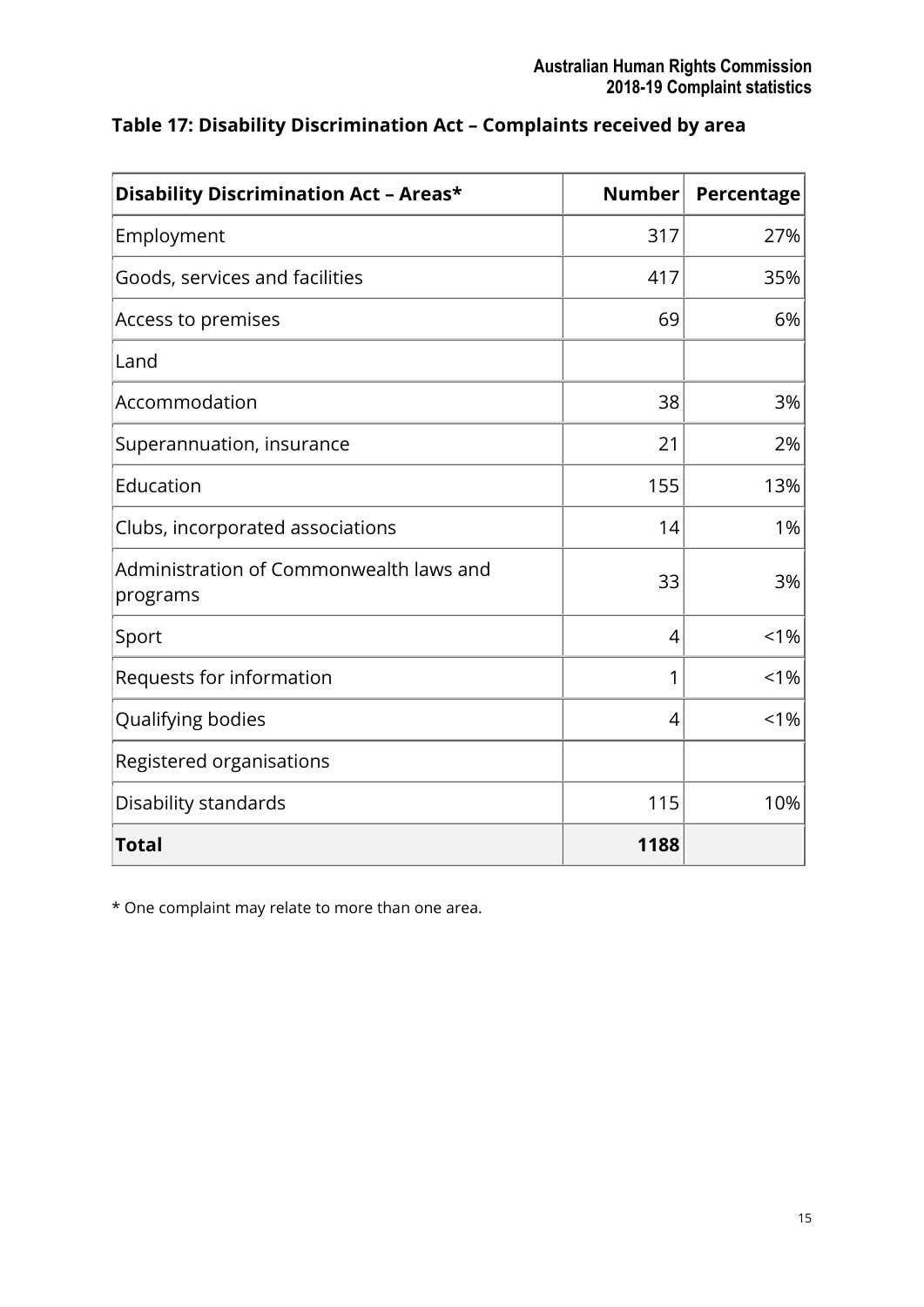| <b>Disability Discrimination Act - Outcomes of finalised</b><br>complaints | <b>Number</b> |  |
|----------------------------------------------------------------------------|---------------|--|
| Terminated without inquiry under section 46PF*                             | 19            |  |
| <b>Terminated after inquiry</b>                                            | 221           |  |
| Not unlawful                                                               |               |  |
| More than 6 months old                                                     | 2             |  |
| Trivial, vexatious, frivolous, misconceived, lacking in substance          | 25            |  |
| Adequately dealt with already                                              | 1             |  |
| No reasonable prospect of conciliation                                     | 190           |  |
| Inquiry not warranted                                                      | 2             |  |
| Discontinued**                                                             | 128           |  |
| Withdrawn***                                                               | 88            |  |
| <b>Conciliated</b>                                                         | 455           |  |
| Administrative closure****                                                 | 19            |  |
| <b>Total</b>                                                               | 930           |  |

### **Table 18: Disability Discrimination Act – Outcomes of finalised complaints**

\* A complaint may be terminated without inquiry if the President's delegate is satisfied, having regard to the matters referred to in section 46PH of the AHRCA, that the complaint should be terminated without inquiry.

\*\* A complaint may be discontinued in circumstances where the President's delegate is satisfied the complainant no longer wishes the Commission to continue its inquiry. This may occur after the complainant has received information from the respondent or been provided with information and/or a preliminary assessment of the complaint.

\*\*\* This category includes where a complainant withdraws due to personal circumstances or where they decide not to proceed after reviewing information from the respondent or being provided with information about the law and/or a preliminary assessment of the complaint.

\*\*\*\* Includes where a complaint has not been lodged by or on behalf of an aggrieved person and where a complaint has also been lodged under State or Territory anti-discrimination law.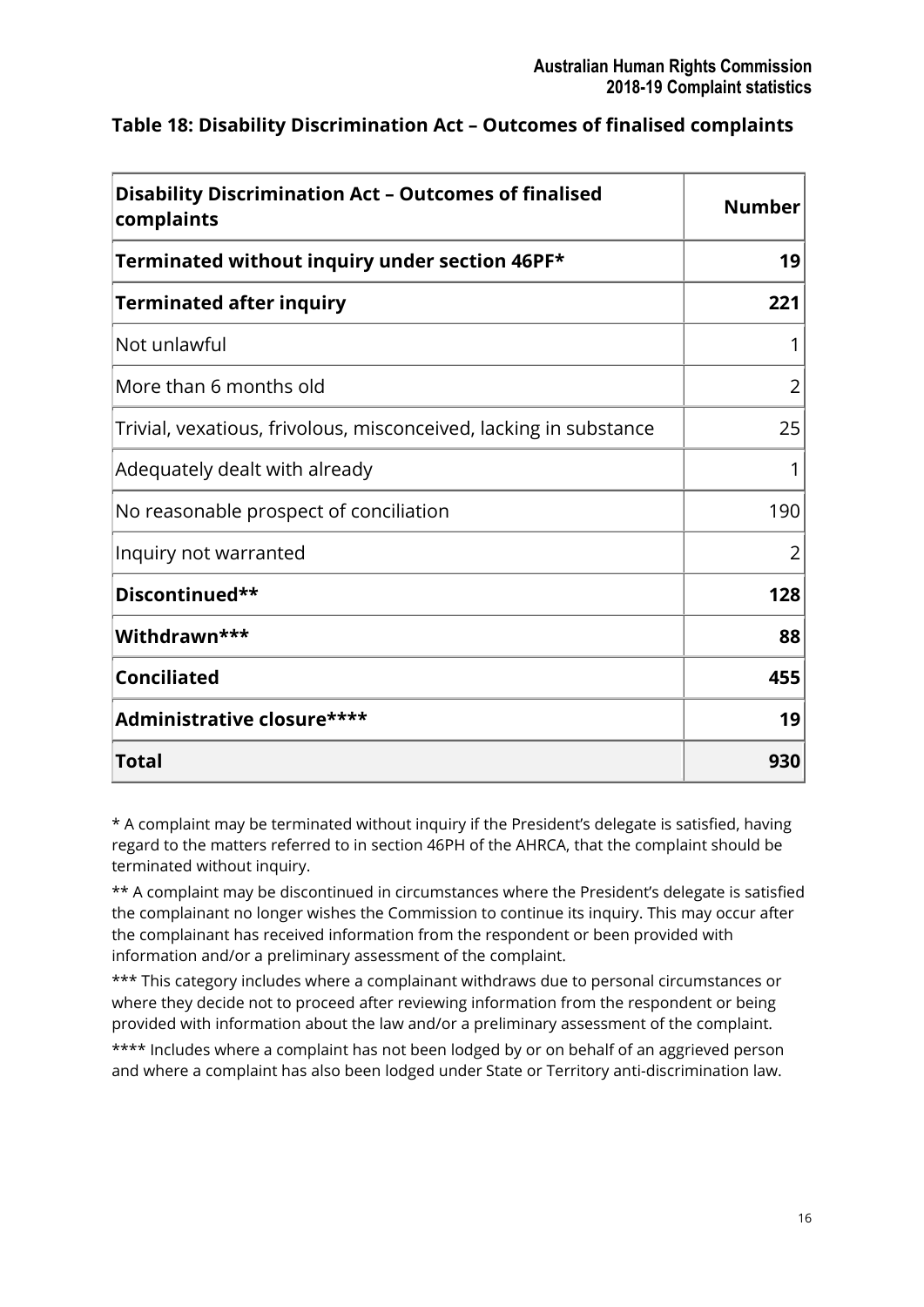

#### **Chart 2: Disability Discrimination Act – Outcomes of finalised complaints**

| Conciliated                                         | 50% |     |
|-----------------------------------------------------|-----|-----|
| Discontinued                                        | 14% |     |
| Withdrawn                                           | 10% |     |
| Terminated without inquiry                          | 2%  |     |
| Terminated - no reasonable prospect of conciliation |     | 21% |
| Terminated - other reason                           | 3%  |     |

#### **Chart 3: Disability Discrimination Act – Complaints resolved by conciliation**



| Complaints successfully resolved | 69% |
|----------------------------------|-----|
| Complaints unable to be resolved | 31% |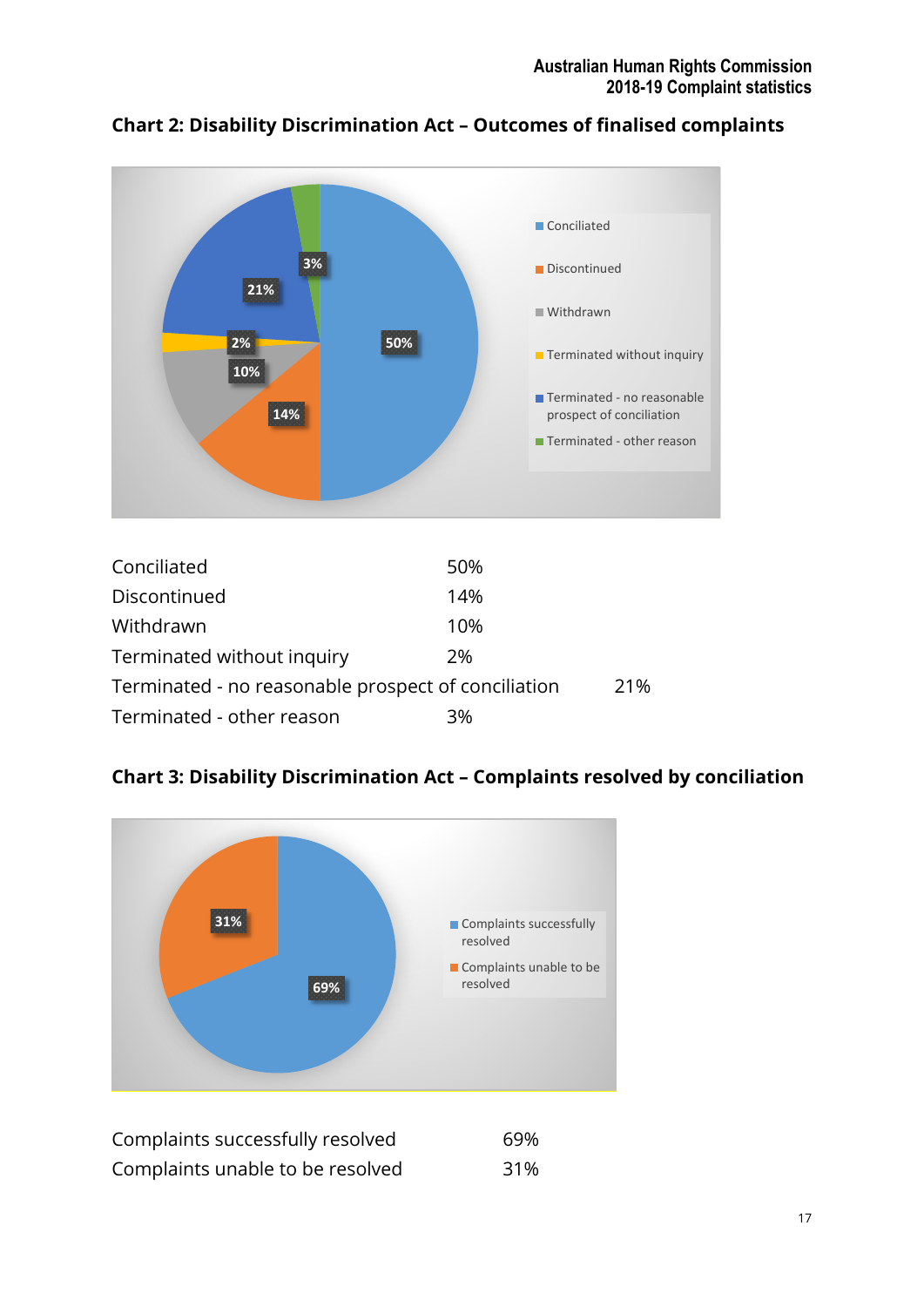# <span id="page-17-0"></span>**SEX DISCRIMINATION ACT**

#### **Table 19: Sex Discrimination Act – Complaints received and finalised**

| <b>Sex Discrimination Act</b> | <b>Total</b> |
|-------------------------------|--------------|
| Received                      | 5201         |
| Finalised                     | 558          |

### **Table 20: Sex Discrimination Act – Complaints received by complainant category**

| <b>Sex Discrimination Act - Complainant category</b> |     | Number Percentage |
|------------------------------------------------------|-----|-------------------|
| Female                                               | 405 | 78%               |
| Male                                                 | 107 | 21%               |
| Intersex                                             | 3   | $< 1\%$           |
| Other category*                                      |     | 1%                |
| <b>Total</b>                                         | 520 |                   |

\* Includes sex not specified, joint/multiple, or organisation

### **Table 21: Sex Discrimination Act – Complaints received by ground**

| Sex Discrimination Act – Grounds $*$ |     | Number Percentage |
|--------------------------------------|-----|-------------------|
| Sex discrimination                   | 382 | 37%               |
| Marital or relationship status       | 27  | 3%                |
| Pregnancy                            | 104 | 10%               |
| Sexual harassment                    | 252 | 24%               |
| Family responsibilities              | 56  | 5%                |
| <b>Breastfeeding</b>                 | 12  | 1%                |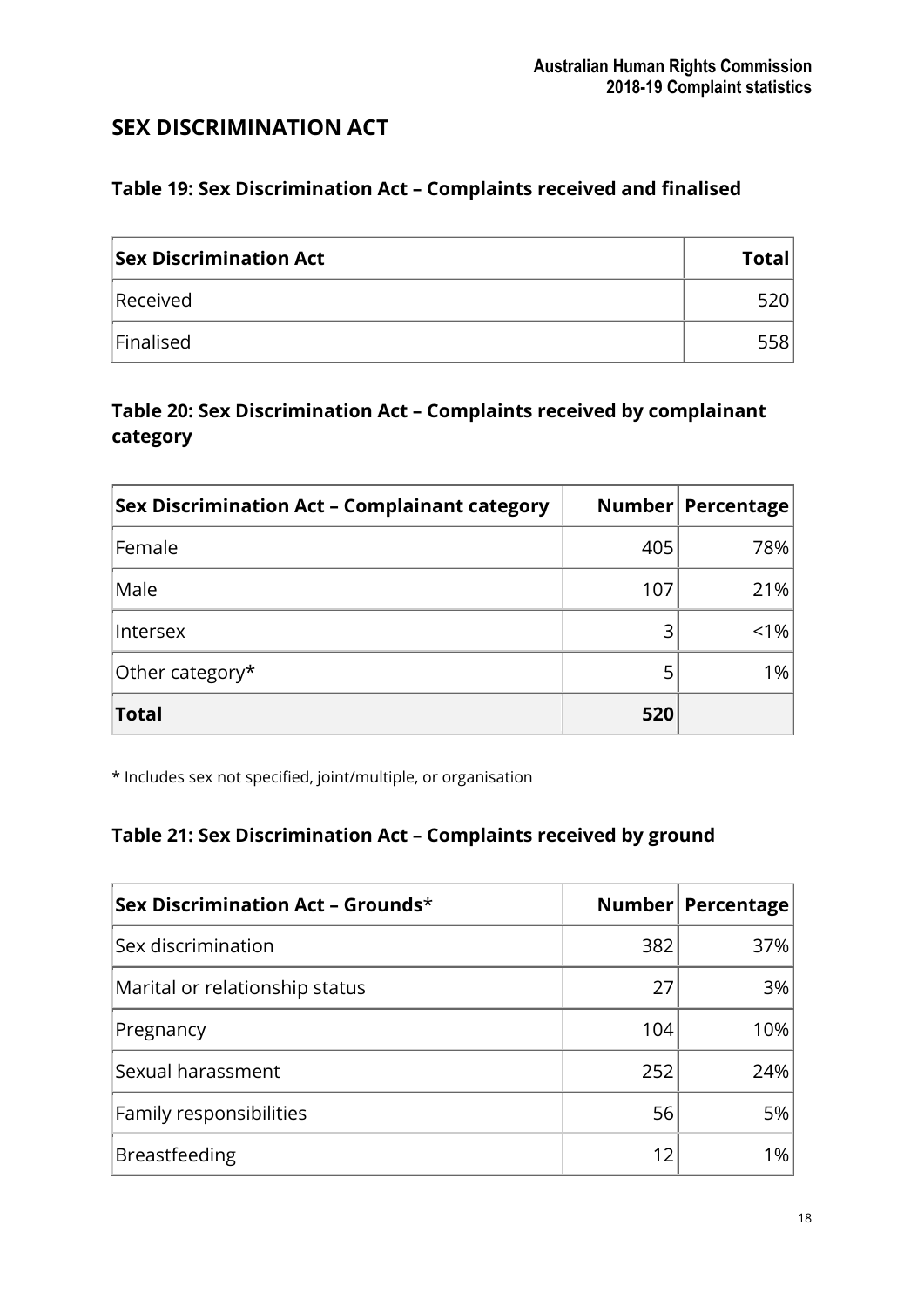| Gender identity                                                         | 56   | 5%      |
|-------------------------------------------------------------------------|------|---------|
| Intersex                                                                | 8    | $1\%$   |
| Sexual orientation                                                      | 38   | 4%      |
| Victimisation                                                           | 92   | 9%      |
| Causes, instructs, induces, aids or permits an<br>$\left $ unlawful act | 10   | $< 1\%$ |
| Advertisements                                                          |      |         |
| <b>Total</b>                                                            | 1037 |         |

\* One complaint may raise multiple grounds and may include claims of both direct and indirect discrimination.

#### **Table 22: Sex Discrimination Act – Complaints received by area**

| <b>Sex Discrimination Act - Areas*</b>              |                | Number   Percentage |
|-----------------------------------------------------|----------------|---------------------|
| Employment                                          | 379            | 69%                 |
| Goods, services and facilities                      | 120            | 22%                 |
| Land                                                |                |                     |
| Accommodation                                       | 6              | 1%                  |
| Superannuation & insurance                          | 3              | $< 1\%$             |
| Education                                           | 17             | 3%                  |
| Clubs                                               | 5              | $< 1\%$             |
| Administration of Commonwealth laws and<br>programs | 14             | 3%                  |
| Requests for information                            |                | $< 1\%$             |
| Registered organisations                            |                |                     |
| Qualifying bodies                                   | $\overline{2}$ | $< 1\%$             |
| <b>Total</b>                                        | 547            |                     |

\* One complaint may relate to more than one area.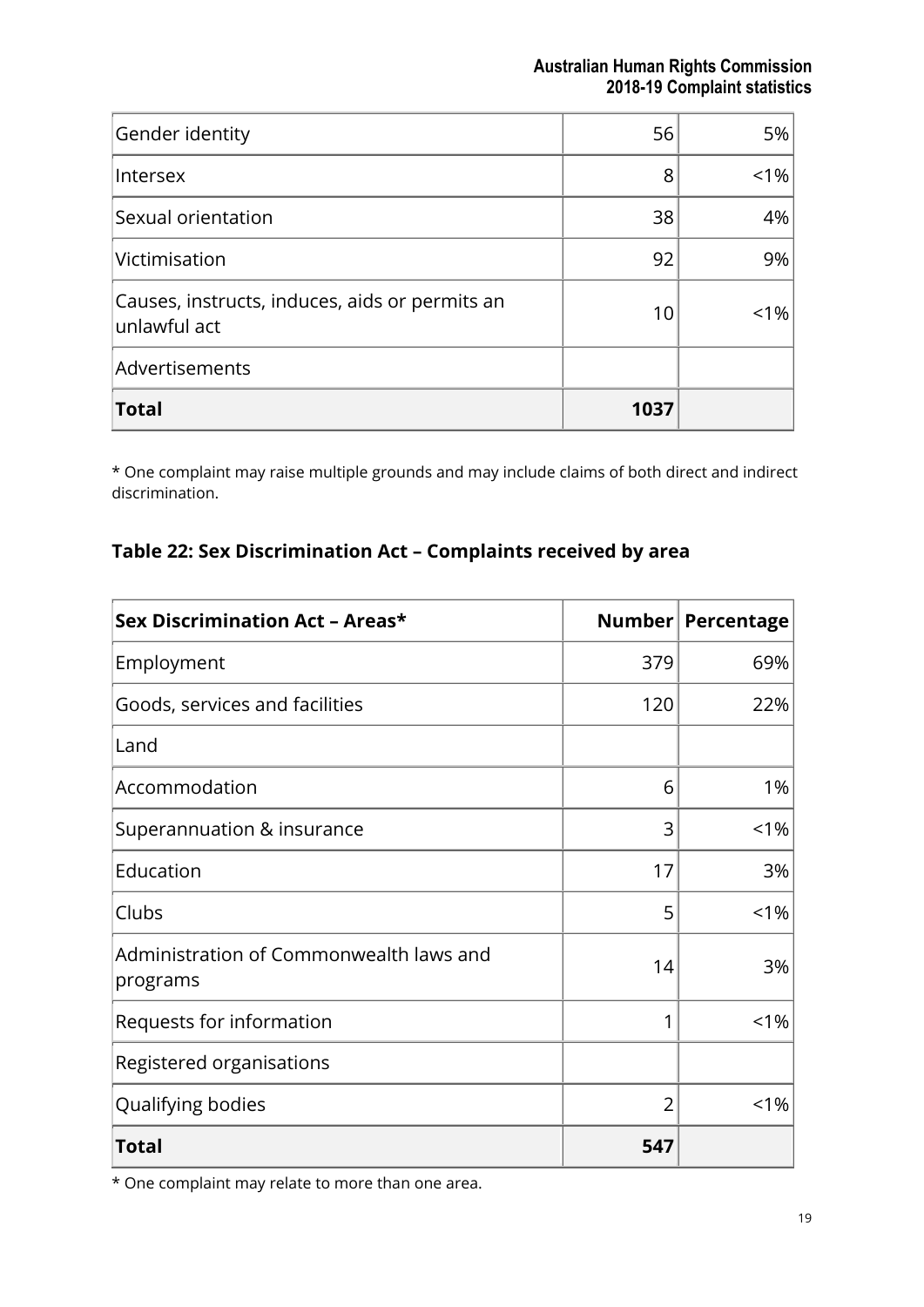| <b>Sex Discrimination Act - Outcomes</b>                          | <b>Number</b> |
|-------------------------------------------------------------------|---------------|
| Terminated without inquiry under section 46PF*                    | 10            |
| <b>Terminated after inquiry</b>                                   | 117           |
| More than 6 months old                                            | 2             |
| Trivial, vexatious, frivolous, misconceived, lacking in substance | 4             |
| No reasonable prospect of conciliation                            | 110           |
| Inquiry not warranted                                             |               |
| Discontinued**                                                    | 85            |
| Withdrawn***                                                      | 50            |
| <b>Conciliated</b>                                                | 259           |
| Administrative closure****                                        | 37            |
| Total                                                             | 558           |

#### **Table 23: Sex Discrimination Act – Outcomes of finalised complaints**

\* A complaint may be terminated without inquiry if the President's delegate is satisfied, having regard to the matters referred to in section 46PH of the AHRCA, that the complaint should be terminated without inquiry.

\*\* A complaint may be discontinued in circumstances where the President's delegate is satisfied the complainant no longer wishes the Commission to continue its inquiry. This may occur after the complainant has received information from the respondent or been provided with information and/or a preliminary assessment of the complaint.

\*\*\* This category includes where a complainant withdraws due to personal circumstances or where they decide not to proceed after reviewing information from the respondent or being provided with information about the law and/or a preliminary assessment of the complaint.

\*\*\*\* Includes where a complaint has not been lodged by or on behalf of an aggrieved person and where a complaint has also been lodged under State or Territory anti-discrimination law.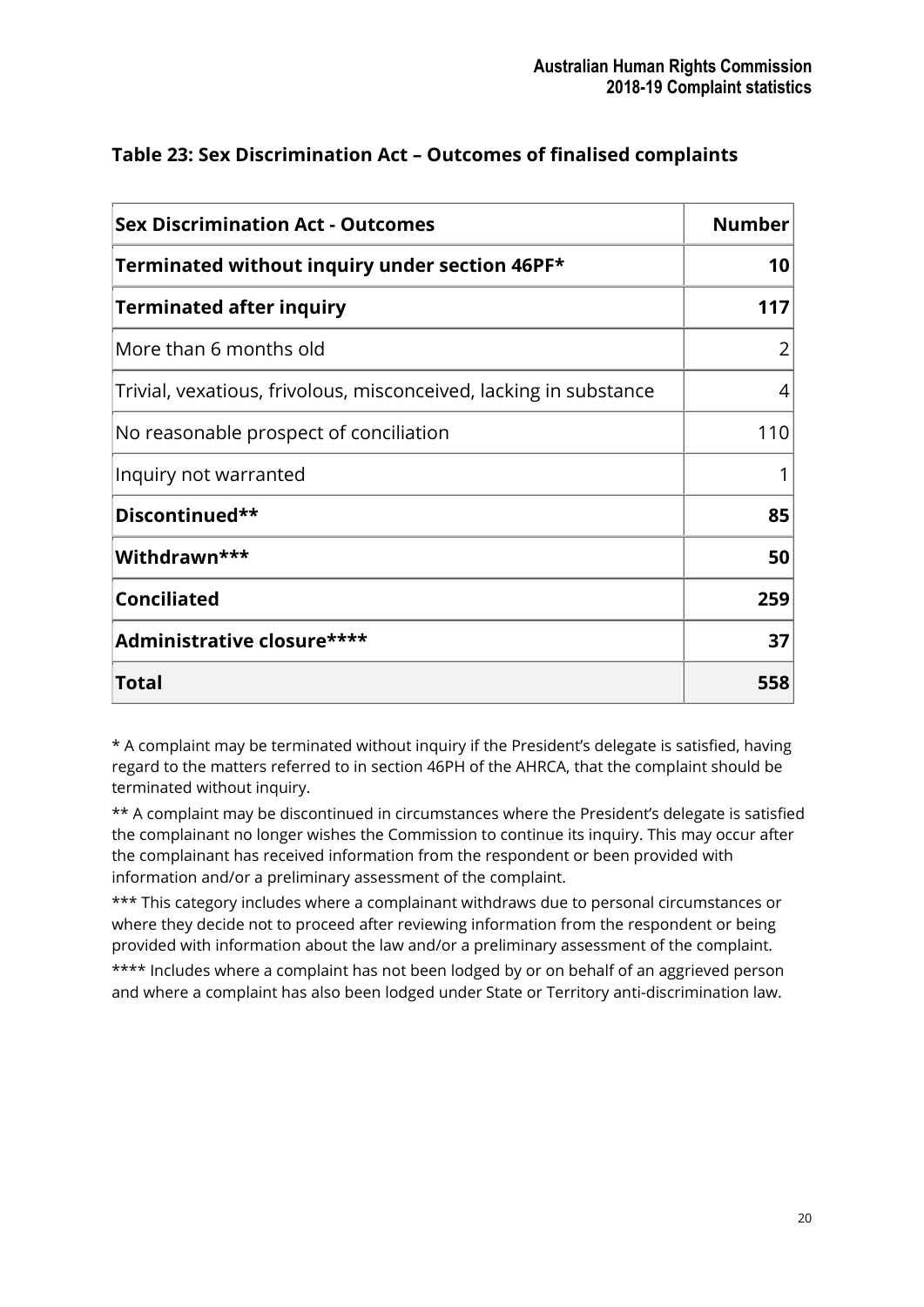



| Conciliated                                         | 50% |     |
|-----------------------------------------------------|-----|-----|
| Discontinued                                        | 16% |     |
| Withdrawn                                           | 10% |     |
| Terminated without inquiry                          | 2%  |     |
| Terminated – no reasonable prospect of conciliation |     | 21% |
| Terminated – other reason                           | 1%  |     |

**Chart 5: Sex Discrimination Act – Complaints resolved by conciliation** 



Complaints successfully resolved 70% Complaints unable to be resolved 30%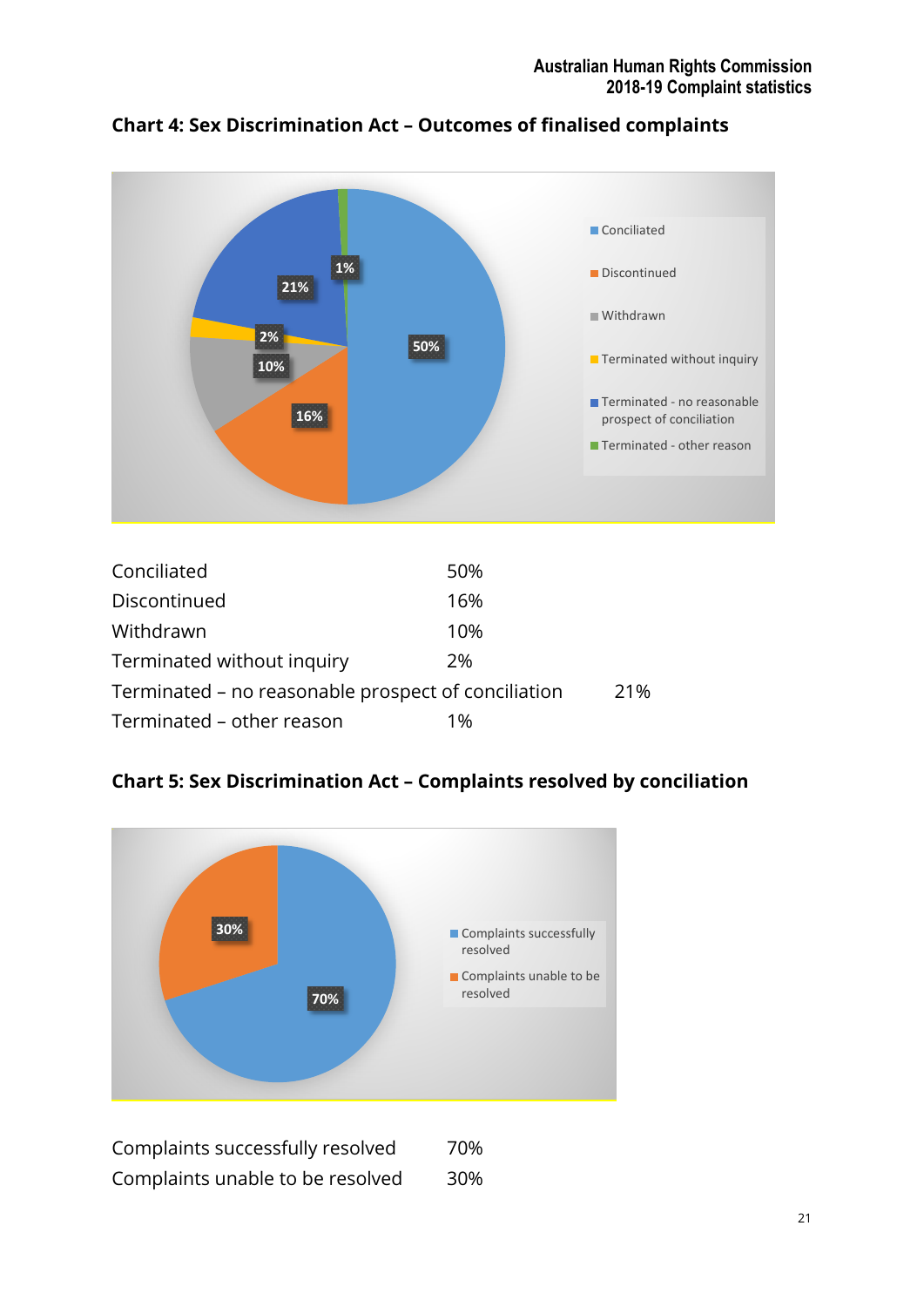# <span id="page-21-0"></span>**RACIAL DISCRIMINATION ACT**

# **Table 24: Racial Discrimination Act – Complaints received and finalised**

| <b>Racial Discrimination Act</b> | <b>Total</b> |
|----------------------------------|--------------|
| Received                         |              |
| Finalised                        |              |

# **Table 25: Racial Discrimination Act – Complaints received by ground**

| Racial Discrimination Act - Grounds* |     | Number Percentage |
|--------------------------------------|-----|-------------------|
| Colour                               | 91  | 10.5%             |
| National origin                      | 117 | 13.5%             |
| Ethnic origin                        | 159 | 18%               |
| Descent                              | 56  | 6%                |
| Race                                 | 320 | 37%               |
| Racial hatred                        | 97  | 11%               |
| Immigrant status                     | 8   | $< 1\%$           |
| Association                          |     |                   |
| Victimisation                        | 18  | 2%                |
| Incite unlawful act                  | 1   | $< 1\%$           |
| Advertisements                       |     |                   |
| <b>Total</b>                         | 867 |                   |

\* One complaint may raise multiple grounds and may include claims of both direct and indirect discrimination.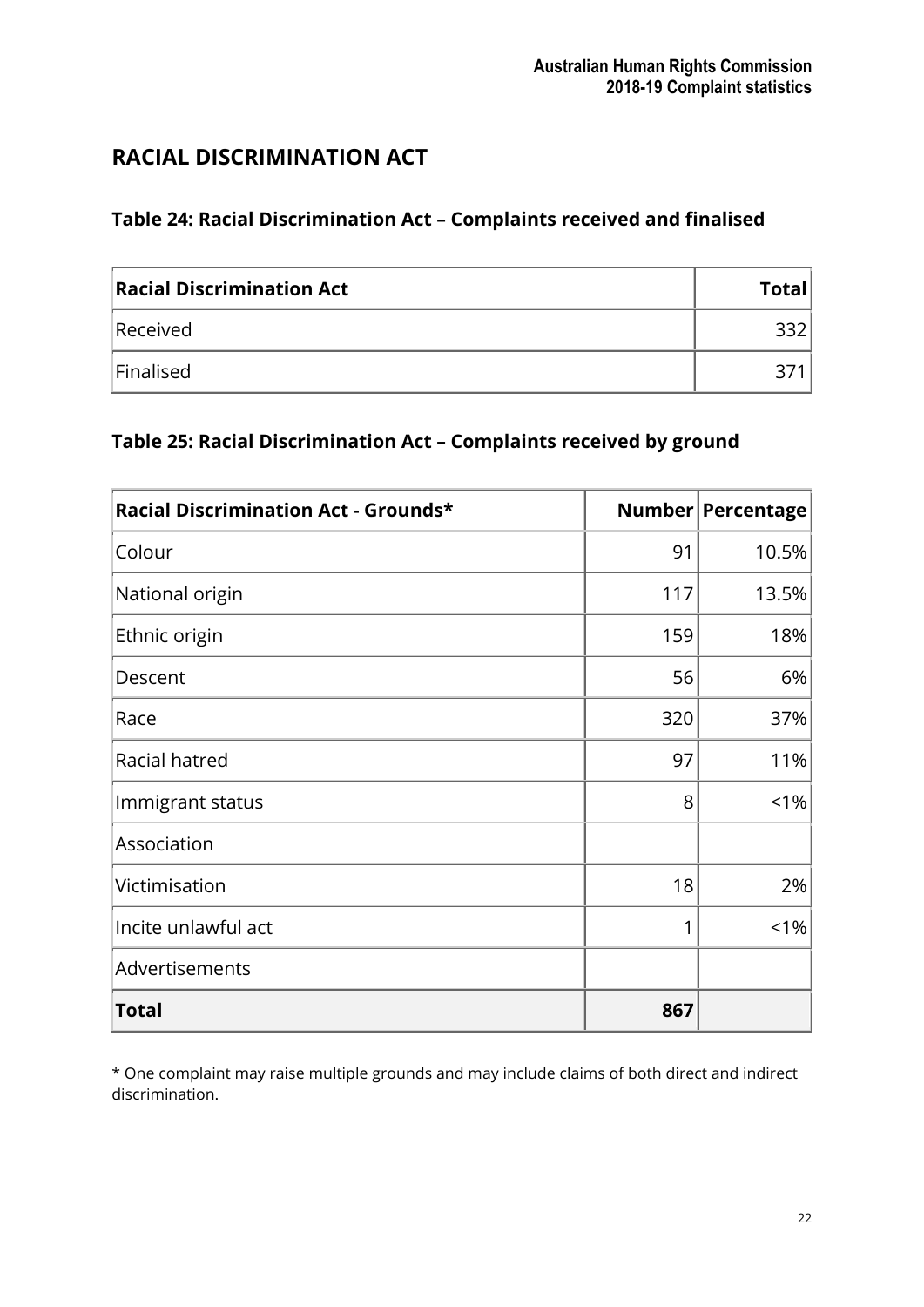| <b>Racial Discrimination Act - Areas*</b> |     | Number   Percentage |
|-------------------------------------------|-----|---------------------|
| Rights to equality before the law         |     |                     |
| Access to places and facilities           | 3   | $< 1\%$             |
| Land, housing and other accommodation     | 6   | 1%                  |
| Provision of goods and services           | 126 | 29%                 |
| Superannuation                            | 1   | $< 1\%$             |
| Right to join trade union                 |     |                     |
| Employment                                | 118 | 27%                 |
| Education                                 | 12  | 3%                  |
| Other - section 9                         | 75  | 17%                 |
| Racial hatred                             | 97  | 22%                 |
| Total                                     | 438 |                     |

#### **Table 26: Racial Discrimination Act – Complaints received by area**

\* One complaint may relate to more than one area.

# **Table 27: Racial hatred complaints received by sub-area**

| <b>Racial hatred sub-areas</b>      |    | Number Percentage |
|-------------------------------------|----|-------------------|
| Media - press/TV/radio              | 27 | 28%               |
| Disputes between neighbours         | 14 | 14%               |
| Personal conflict                   | 11 | 11%               |
| Employment                          | 17 | 18%               |
| Internet - e-mail/webpage/chat room |    | 7%                |
| Sport                               |    | 1%                |
| Public debate                       | っ  | 2%                |
| Provision of goods and services     | 14 | 14%               |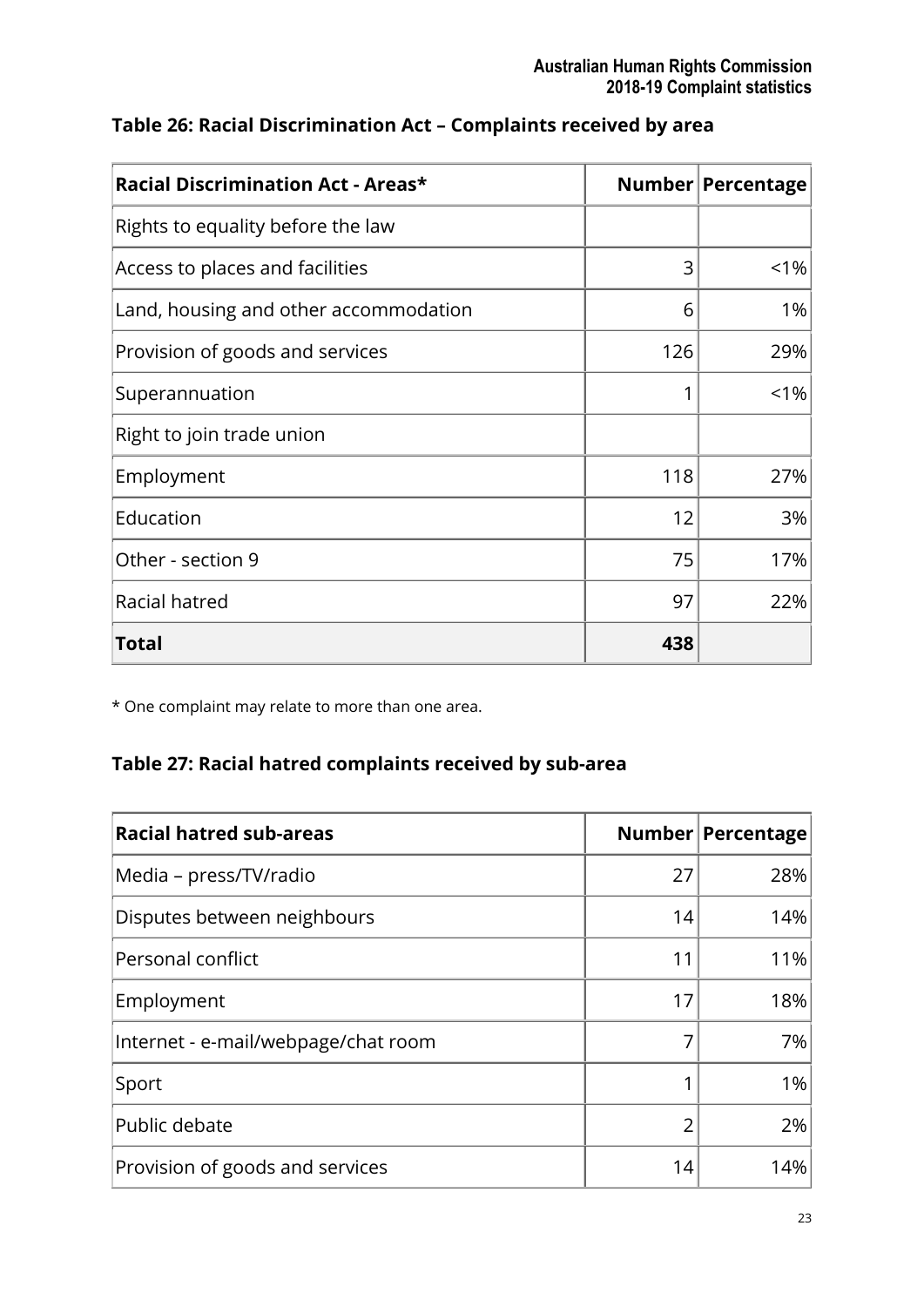| Education    |    | 2% |
|--------------|----|----|
| Other        |    | 2% |
| <b>Total</b> | 97 |    |

#### **Table 28: Racial Discrimination Act – Outcomes of finalised complaints**

| <b>Racial Discrimination Act - Outcomes</b>                       | <b>Number</b> |
|-------------------------------------------------------------------|---------------|
| Terminated without inquiry under section 46PF*                    | 13            |
| <b>Terminated after inquiry</b>                                   | 72            |
| Not unlawful                                                      |               |
| More than 6 months old                                            |               |
| Trivial, vexatious, frivolous, misconceived, lacking in substance | 14            |
| No reasonable prospect of conciliation                            | 56            |
| Discontinued**                                                    | 68            |
| Withdrawn***                                                      | 43            |
| <b>Conciliated</b>                                                | 165           |
| Administrative closure****                                        | 10            |
| <b>Total</b>                                                      | 371           |

\* A complaint may be terminated without inquiry if the President's delegate is satisfied, having regard to the matters referred to in section 46PH of the AHRCA, that the complaint should be terminated without inquiry.

\*\* A complaint may be discontinued in circumstances where the President's delegate is satisfied the complainant no longer wishes the Commission to continue its inquiry. This may occur after the complainant has received information from the respondent or been provided with information and/or a preliminary assessment of the complaint.

\*\*\* This category includes where a complainant withdraws due to personal circumstances or where they decide not to proceed after reviewing information from the respondent or being provided with information about the law and/or a preliminary assessment of the complaint.

\*\*\*\* Includes where a complaint has not been lodged by or on behalf of an aggrieved person and where a complaint has also been lodged under State or Territory anti-discrimination law.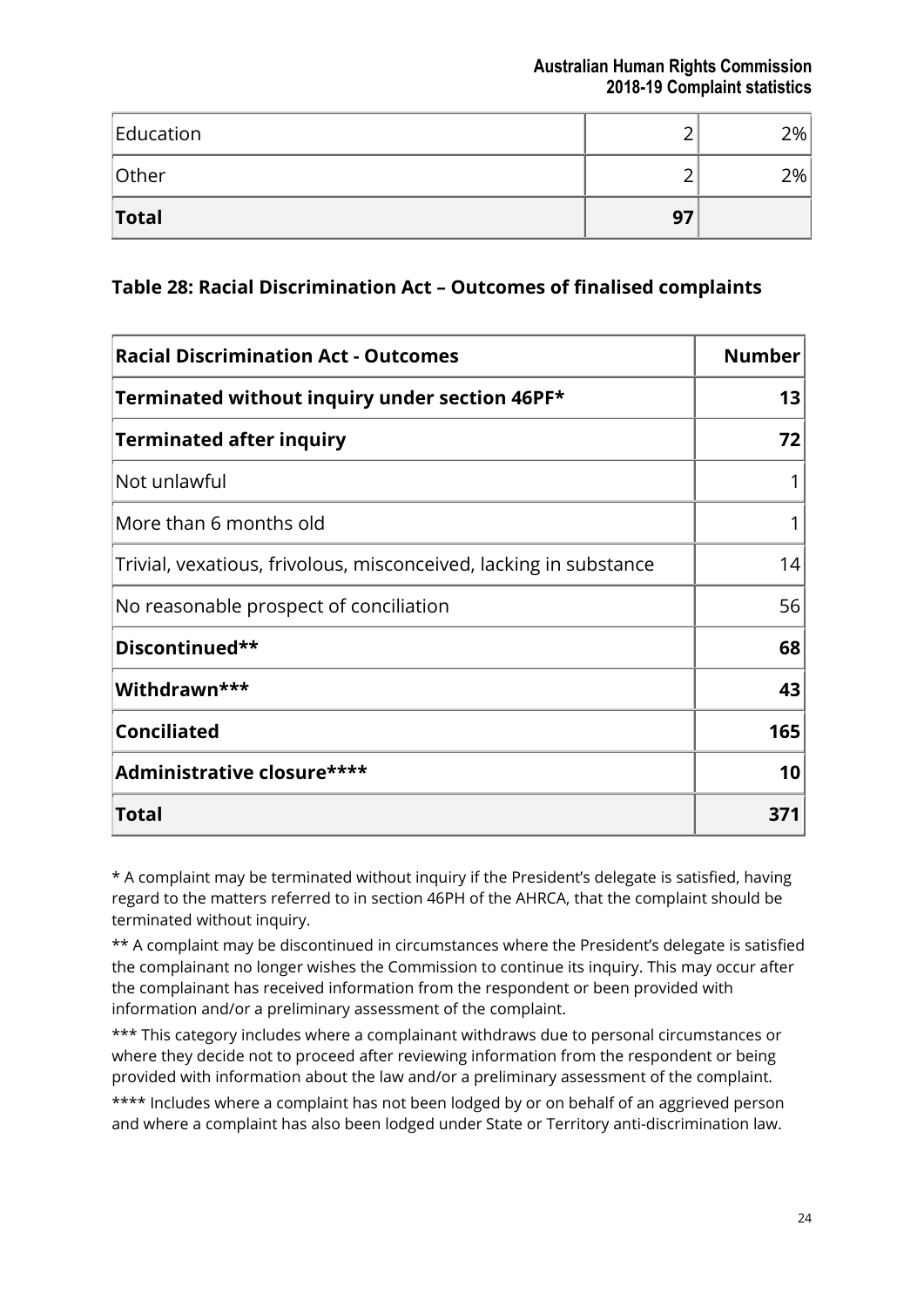

#### **Chart 6: Racial Discrimination Act – Outcomes of finalised complaints**

| Conciliated                                         | 46% |     |
|-----------------------------------------------------|-----|-----|
| Discontinued                                        | 19% |     |
| Withdrawn                                           | 12% |     |
| Terminated without inquiry                          | 4%  |     |
| Terminated - no reasonable prospect of conciliation |     | 15% |
| Terminated - other reason                           | 4%  |     |

#### **Chart 7: Racial Discrimination Act – Complaints resolved by conciliation**



Complaints successfully resolved 74% Complaints unable to be resolved 26%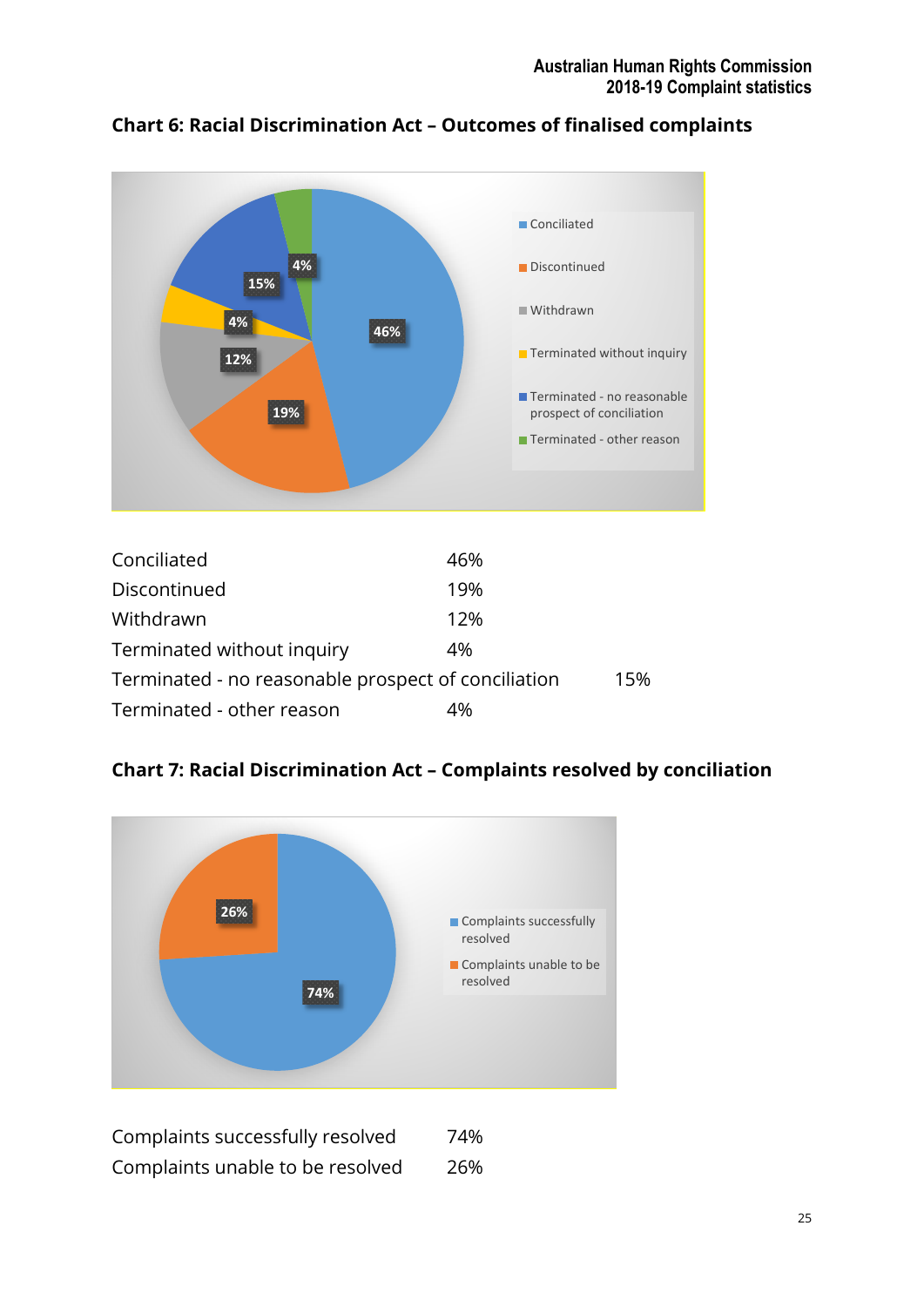# <span id="page-25-0"></span>**AGE DISCRIMINATION ACT**

# **Table 29: Age Discrimination Act – Complaints received and finalised**

| <b>Age Discrimination Act</b> | <b>Total</b>     |
|-------------------------------|------------------|
| Received                      |                  |
| Finalised                     | 160 <sub>1</sub> |

# **Table 30: Age Discrimination Act – Age group of complainant**

| Age Discrimination Act - Complainant age group | Number | Percentage |
|------------------------------------------------|--------|------------|
| $0 - 12$ years                                 | 3      | 2%         |
| 13 – 17 years                                  | 2      | 1.5%       |
| 18 – 24 years                                  | 8      | 6%         |
| 25 - 34 years                                  | 4      | 3%         |
| 35 – 44 years                                  | 13     | 9.5%       |
| 45 - 54 years                                  | 28     | 20%        |
| 55 – 64 years                                  | 26     | 19%        |
| 65 – 74 years                                  | 31     | 23%        |
| >75 years                                      | 18     | 13%        |
| Unknown                                        | 4      | 3%         |
| <b>Total</b>                                   | 137    |            |

### **Table 31: Age Discrimination Act – Complaints received by ground**

| Age Discrimination Act - Grounds* | Number   Percentage |
|-----------------------------------|---------------------|
| Age                               | 7% i                |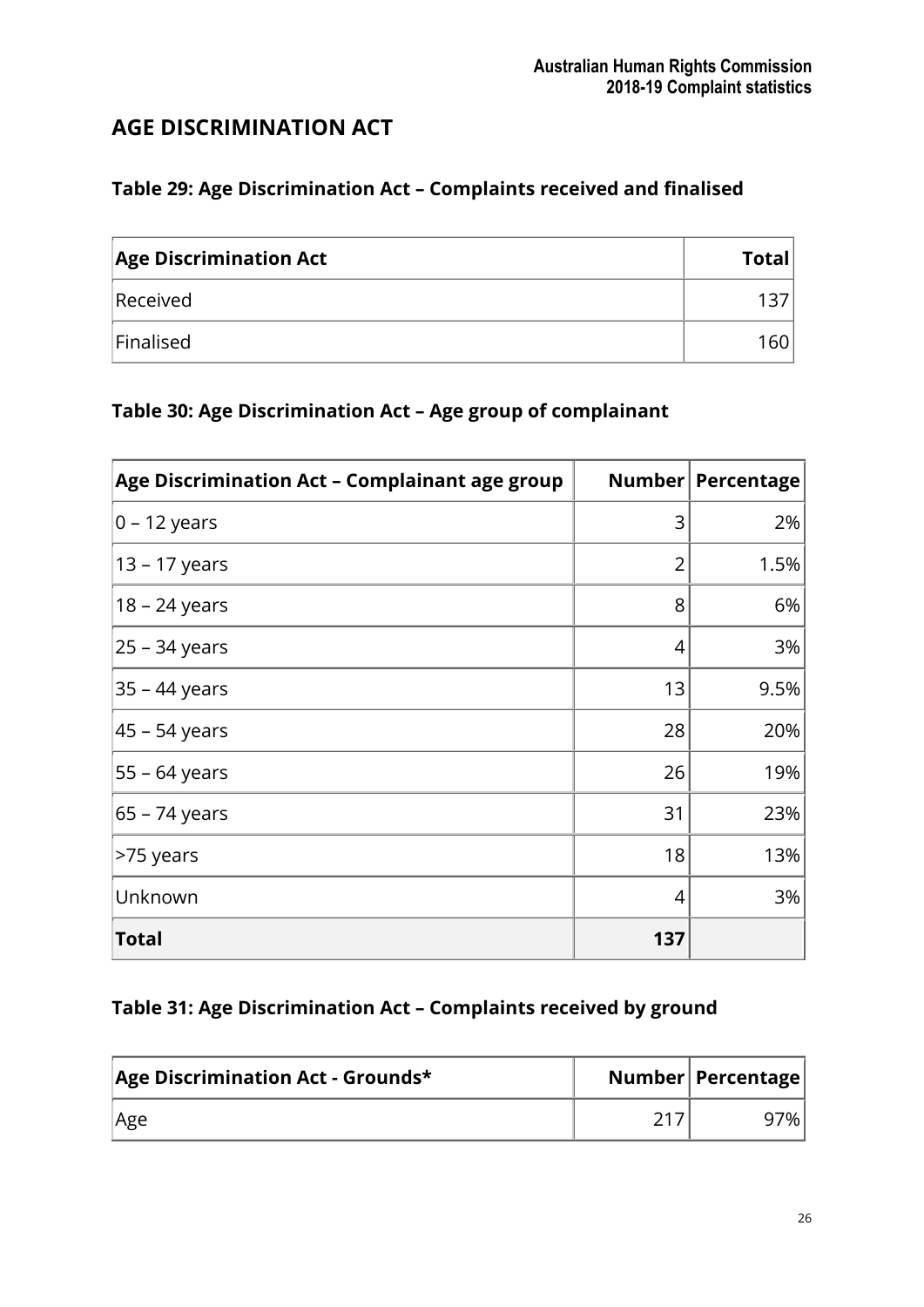| Causes, instructs, induces, aids or permits an<br>unlawful act |     | < 1% |
|----------------------------------------------------------------|-----|------|
| Victimisation                                                  |     | 2%   |
| Advertisements                                                 |     | %    |
| Total                                                          | 223 |      |

\* One complaint may raise multiple grounds and may include claims of both direct and indirect discrimination.

### **Table 32: Age Discrimination Act – Complaints received by area**

| Age Discrimination Act - Areas*                     |                | Number Percentage |
|-----------------------------------------------------|----------------|-------------------|
| Employment                                          | 83             | 53%               |
| Goods, services and facilities                      | 52             | 33%               |
| Access to premises                                  | $\overline{2}$ | 1%                |
| Land                                                |                |                   |
| Accommodation                                       | 3              | 2%                |
| Advertisements                                      |                |                   |
| Superannuation, insurance                           | 6              | 4%                |
| Education                                           | 1              | $< 1\%$           |
| Administration of Commonwealth laws and<br>programs | 8              | 5%                |
| Sport                                               |                |                   |
| Requests for information                            | 1              | < 1%              |
| Victimisation                                       |                |                   |
| <b>Total</b>                                        | 156            |                   |

\* One complaint may relate to more than one area.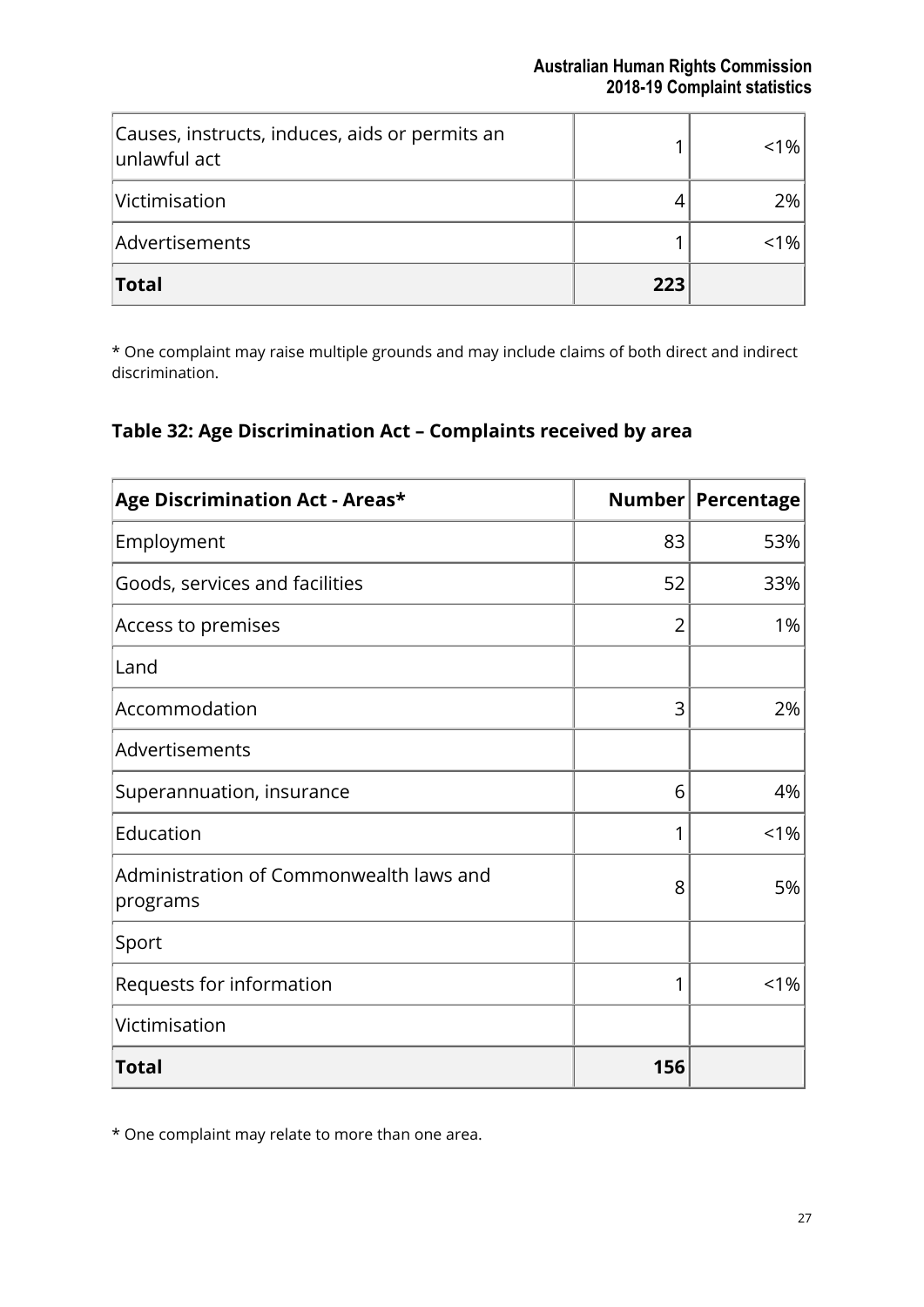| <b>Age Discrimination Act - Outcomes</b>                          | <b>Number</b> |
|-------------------------------------------------------------------|---------------|
| Terminated without inquiry under section 46PF*                    | 3             |
| <b>Terminated after inquiry</b>                                   | 22            |
| Not unlawful                                                      |               |
| Trivial, vexatious, frivolous, misconceived, lacking in substance |               |
| No reasonable prospect of conciliation                            | 14            |
| Discontinued**                                                    | 38            |
| Withdrawn***                                                      | 24            |
| <b>Conciliated</b>                                                | 71            |
| Administrative closure****                                        | 2             |
| Total                                                             | 160           |

### **Table 33: Age Discrimination Act – Outcomes of finalised complaints**

\* A complaint may be terminated without inquiry if the President's delegate is satisfied, having regard to the matters referred to in section 46PH of the AHRCA, that the complaint should be terminated without inquiry.

\*\* A complaint may be discontinued in circumstances where the President's delegate is satisfied the complainant no longer wishes the Commission to continue its inquiry. This may occur after the complainant has received information from the respondent or been provided with information and/or a preliminary assessment of the complaint.

\*\*\* This category includes where a complainant withdraws due to personal circumstances or where they decide not to proceed after reviewing information from the respondent or being provided with information about the law and/or a preliminary assessment of the complaint.

\*\*\*\* Includes where a complaint has not been lodged by or on behalf of an aggrieved person and where a complaint has also been lodged under State or Territory anti-discrimination law.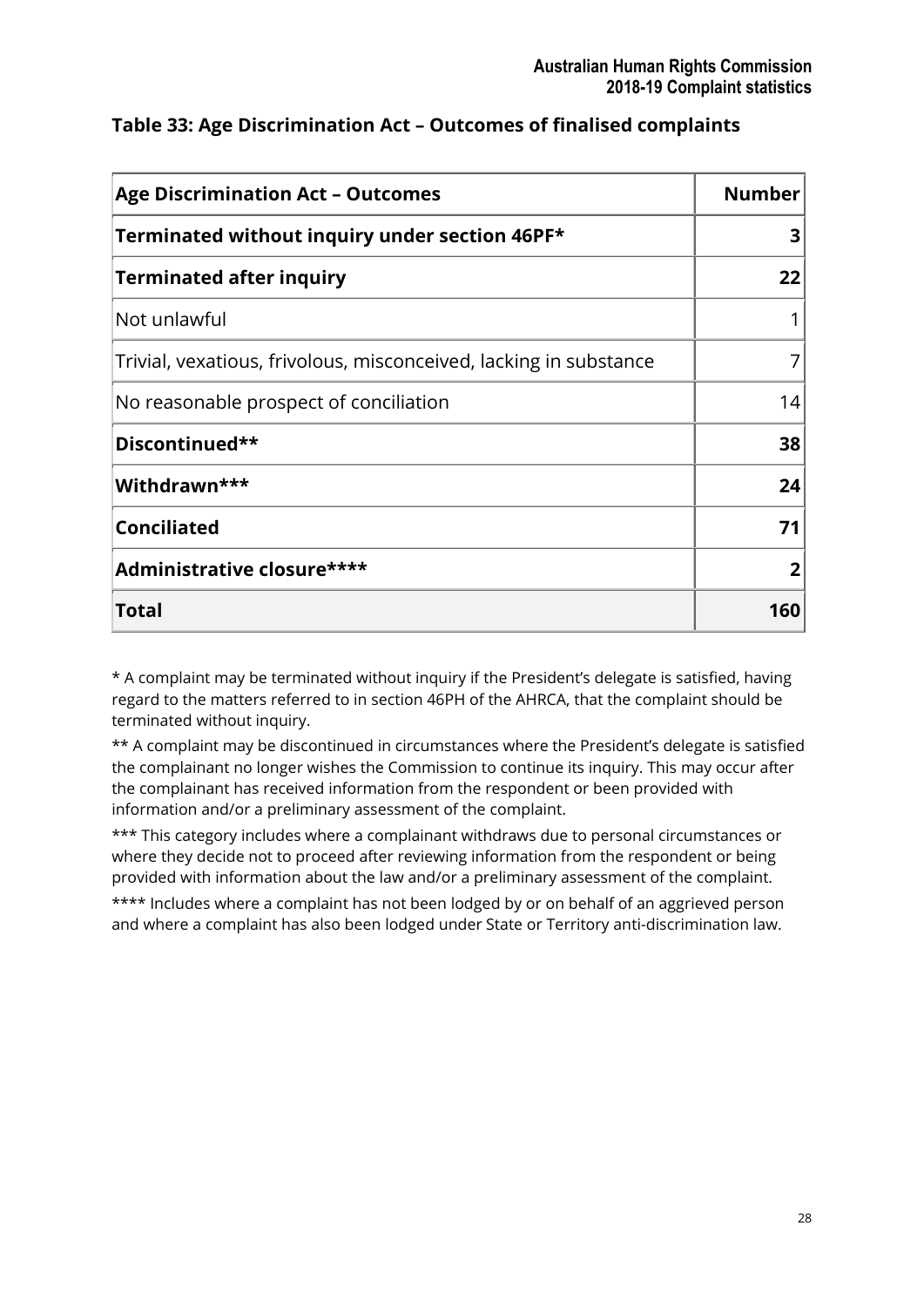

#### **Chart 8: Age Discrimination Act – Outcomes of finalised complaints**

| Conciliated                                         | 45% |    |
|-----------------------------------------------------|-----|----|
| Discontinued                                        | 24% |    |
| Withdrawn                                           | 15% |    |
| Terminated without inquiry                          | 2%  |    |
| Terminated - no reasonable prospect of conciliation |     | 9% |
| Terminated - other reason                           | 5%  |    |

### **Chart 9: Age Discrimination Act – Complaints resolved by conciliation**



Complaints successfully resolved 83% Complaints unable to be resolved 17%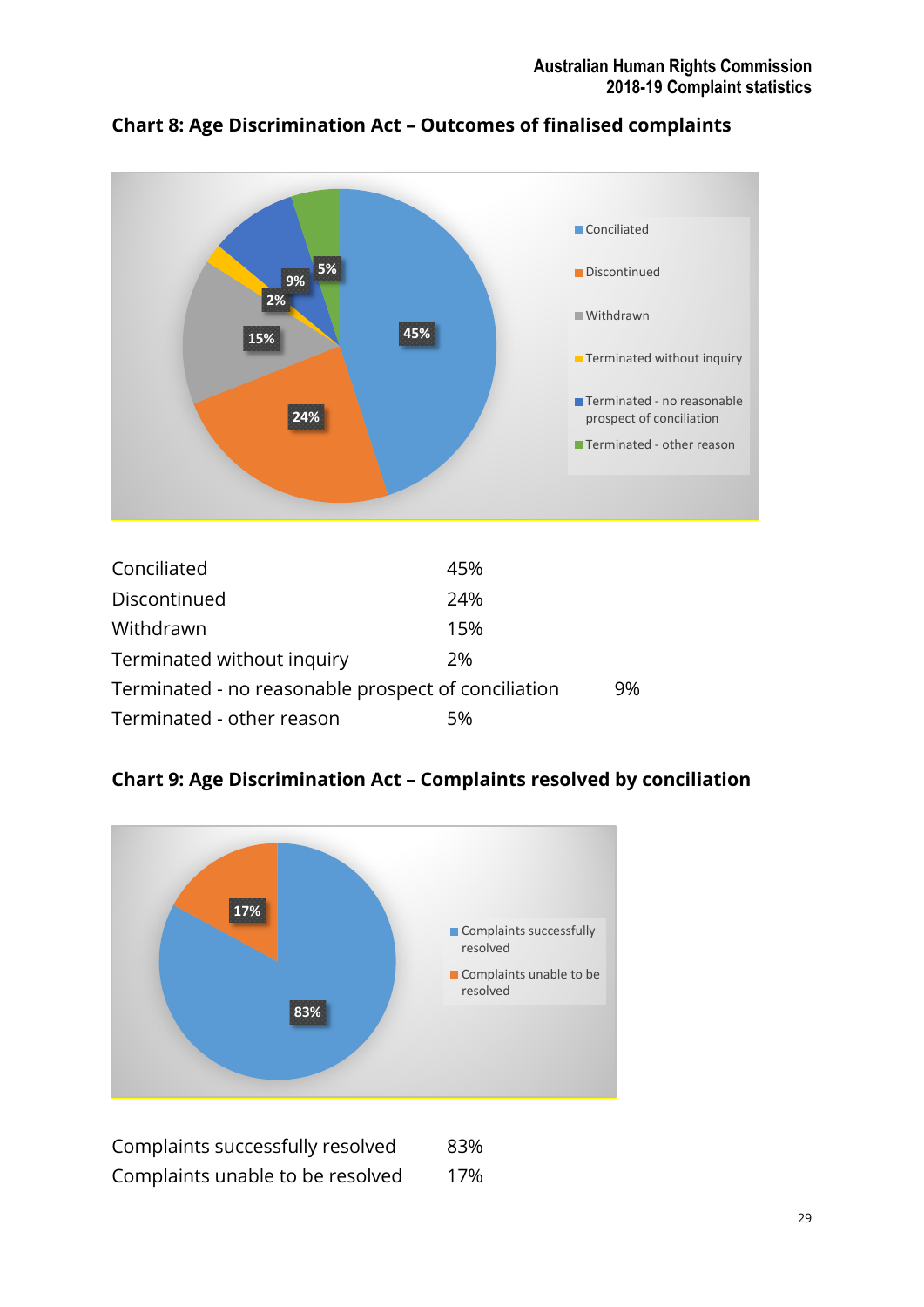# <span id="page-29-0"></span>**AUSTRALIAN HUMAN RIGHTS COMMISSION ACT (AHRCA)**

# **Table 34: AHRCA – Complaints received and finalised**

| <b>Australian Human Rights Commission Act</b> | <b>Total</b> |
|-----------------------------------------------|--------------|
| Received                                      | 157.         |
| Finalised                                     | 1831         |

### **Table 35: AHRCA – Complaints received by ground**

| <b>Australian Human Rights Commission Act -</b><br>Grounds* |                | Number   Percentage |
|-------------------------------------------------------------|----------------|---------------------|
| Age (ILO111)                                                |                |                     |
| Religion (ILO 111)                                          | 15             | 9%                  |
| Political opinion (ILO 111)                                 | 1              | $< 1\%$             |
| Social origin (ILO 111)                                     |                |                     |
| Disability (ILO 111)                                        | $\overline{2}$ | 1%                  |
| Medical record (ILO 111)                                    |                |                     |
| Criminal record (ILO 111)                                   | 90             | 56%                 |
| Sexual preference (ILO 111)                                 | 1              | $< 1\%$             |
| Trade union activity (ILO 111)                              | 3              | 2%                  |
| International Covenant on Civil and Political<br>Rights     | 46             | 28%                 |
| Convention on the Rights of the Child                       | 3              | 2%                  |
| Victimisation                                               | 1              | $< 1\%$             |
| <b>Total</b>                                                | 162            |                     |

\* One complaint may raise multiple grounds.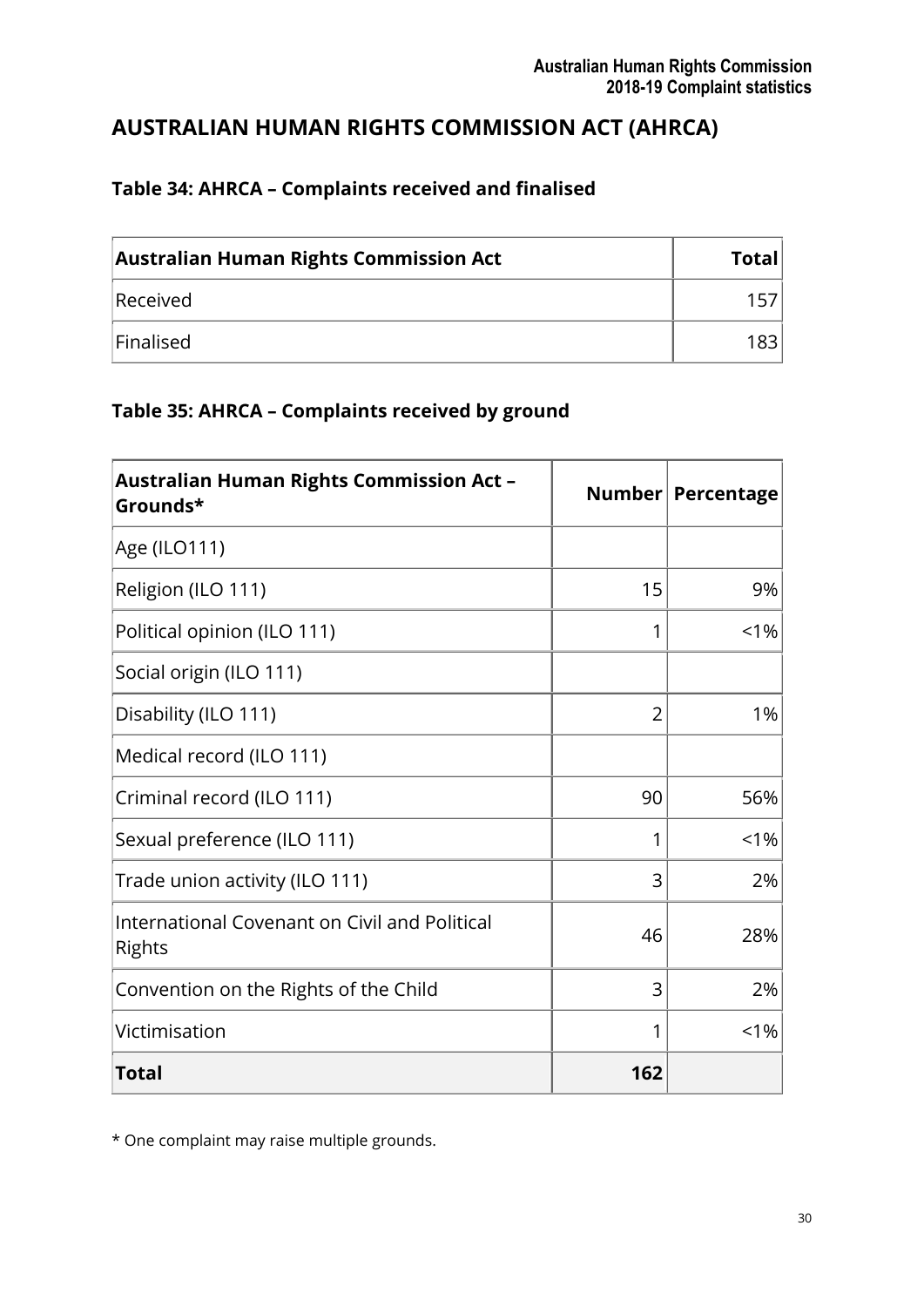### **Table 36: AHRCA – Complaints received by area**

| Australian Human Rights Commission Act - Areas* |     | Number   Percentage |
|-------------------------------------------------|-----|---------------------|
| Acts or practices of the Commonwealth           | 46  | 29%                 |
| Employment                                      | 111 | 71%                 |
| <b>Total</b>                                    | 157 |                     |

\* One complaint may relate to more than one area.

# **Table 37: AHRCA – Outcomes of finalised complaints**

| <b>Australian Human Rights Commission Act - Outcomes</b>                | <b>Number</b>  |
|-------------------------------------------------------------------------|----------------|
| <b>Declined</b>                                                         | 36             |
| Does not constitute discrimination                                      | $\overline{2}$ |
| Human rights breach, not inconsistent or contrary to any human<br>right | 1              |
| More than 12 months old                                                 |                |
| Trivial, vexatious, frivolous, misconceived, lacking in substance       | 11             |
| Adequately dealt with already                                           | 1              |
| More appropriate remedy available                                       | 1              |
| More effective or convenient remedy                                     | $\overline{2}$ |
| No reasonable prospect of conciliation                                  | 14             |
| Inquiry not warranted                                                   | 4              |
| Discontinued - withdrawn                                                | 47             |
| <b>Discontinued - lost contact</b>                                      | 29             |
| <b>Conciliated</b>                                                      | 60             |
| Referred for reporting**                                                | 10             |
| <b>Administrative closure</b>                                           | 1              |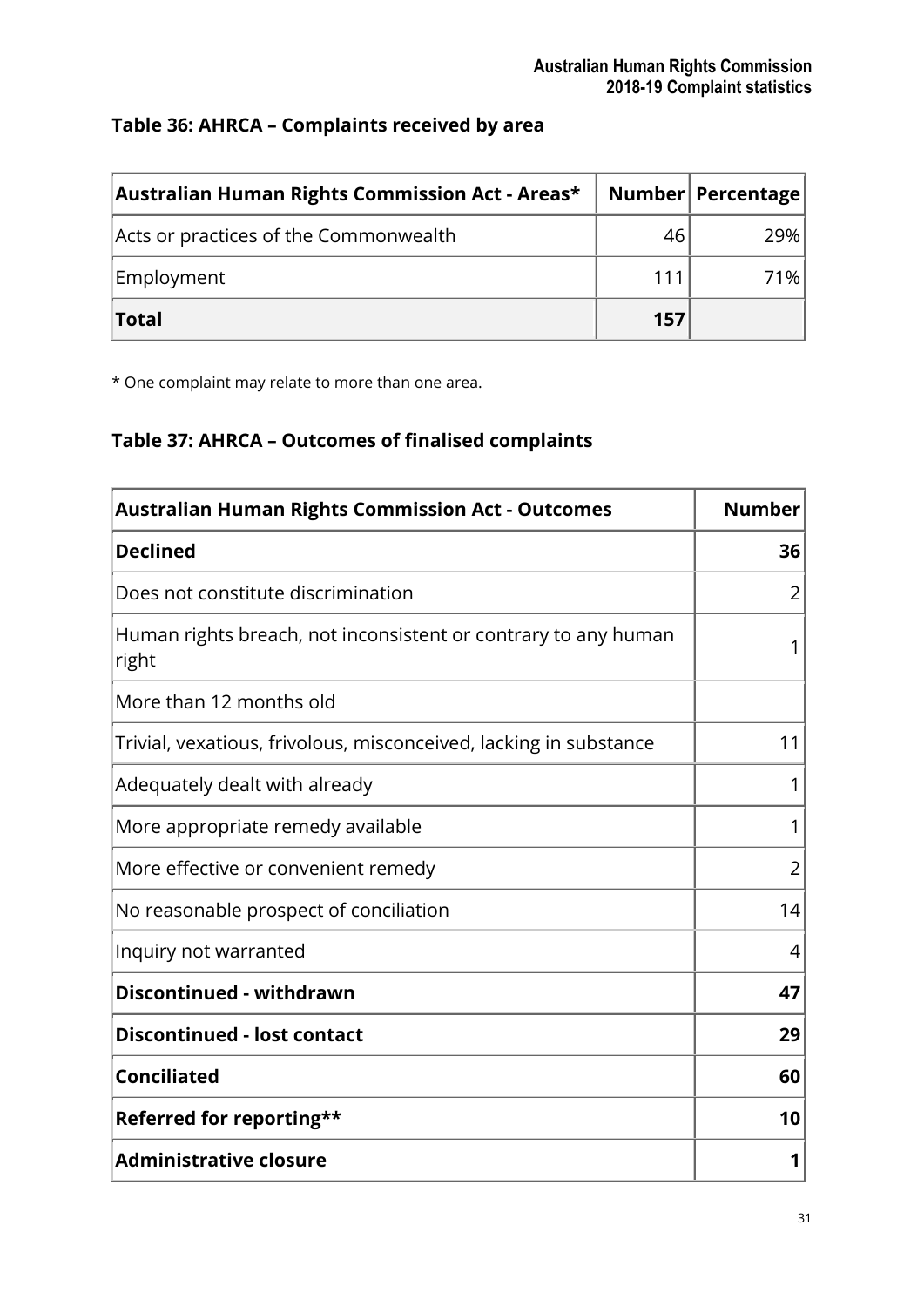| Total | 183 |
|-------|-----|
|       |     |

\* Complaints in this category could not be conciliated and were transferred from the Commission's Investigation and Conciliation Section to the Legal Section for further inquiry and possible reporting.

### **Chart 10: AHRCA – Outcomes of finalised complaints**



| Conciliated                 | 33% |
|-----------------------------|-----|
| Referred for reporting      | 5%  |
| Declined                    | 20% |
| Discontinued (withdrawn)    | 26% |
| Discontinued (lost contact) | 16% |